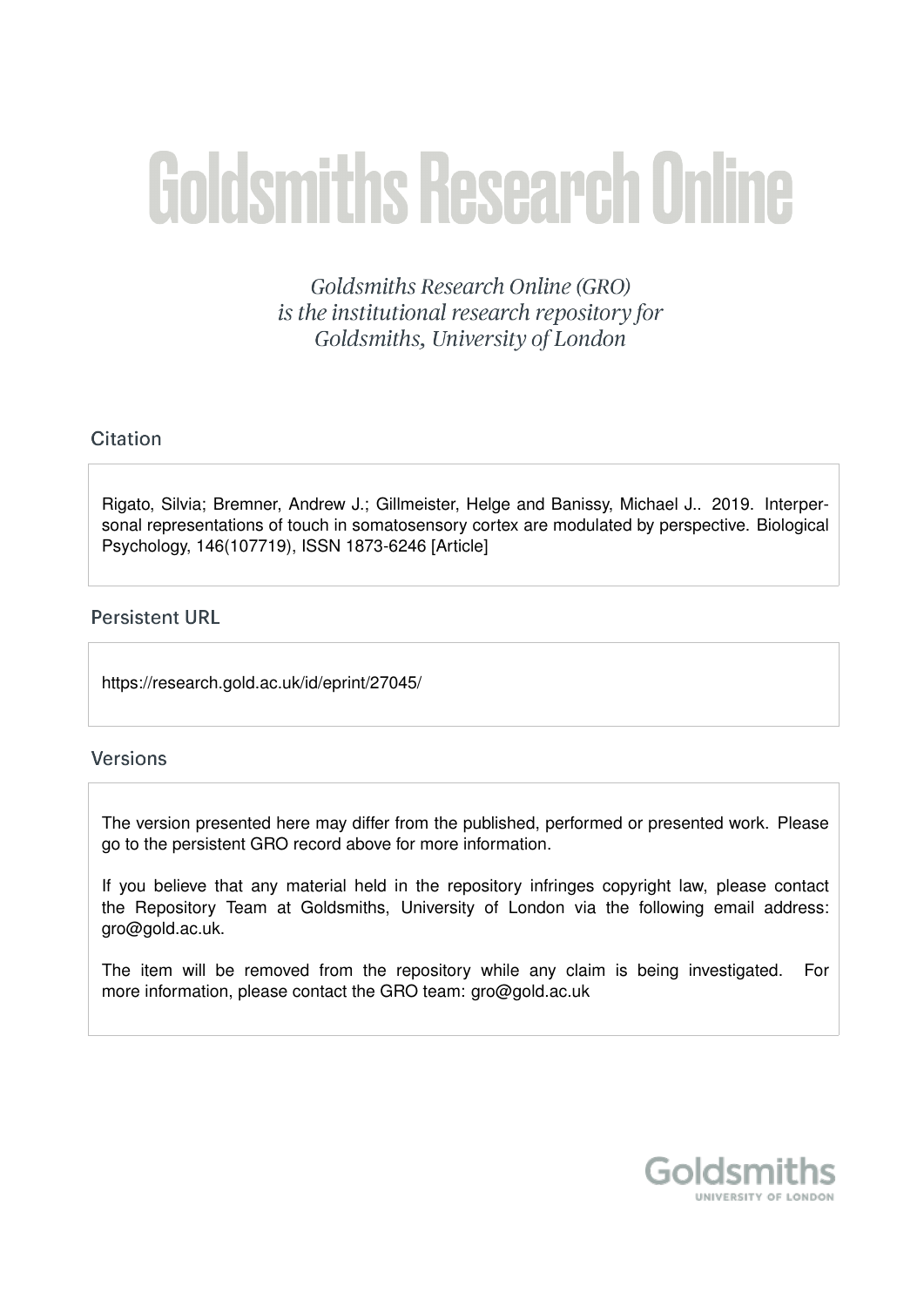# **Interpersonal representations of touch in somatosensory cortex are modulated by perspective**

Silvia Rigato<sup>1</sup>, Andrew J. Bremner<sup>2,3</sup>, Helge Gillmeister<sup>1</sup>, & Michael J. Banissy<sup>2</sup>

<sup>1</sup>Centre for Brain Science, Department of Psychology, University of Essex, Colchester,

CO4 3SQ, UK.

<sup>2</sup>Department of Psychology, Goldsmiths, University of London, New Cross, London,

SE14 6NW, UK.

<sup>3</sup>School of Psychology, University of Birmingham, Edgbaston, Birmingham, B15 2TT,

UK.

CORRESPONDENCE TO: Dr Silvia Rigato, Department of Psychology, University of Essex, Colchester, CO4 3SQ, UK. Phone: +44 (0)1206 873783. Email: srigato@essex.ac.uk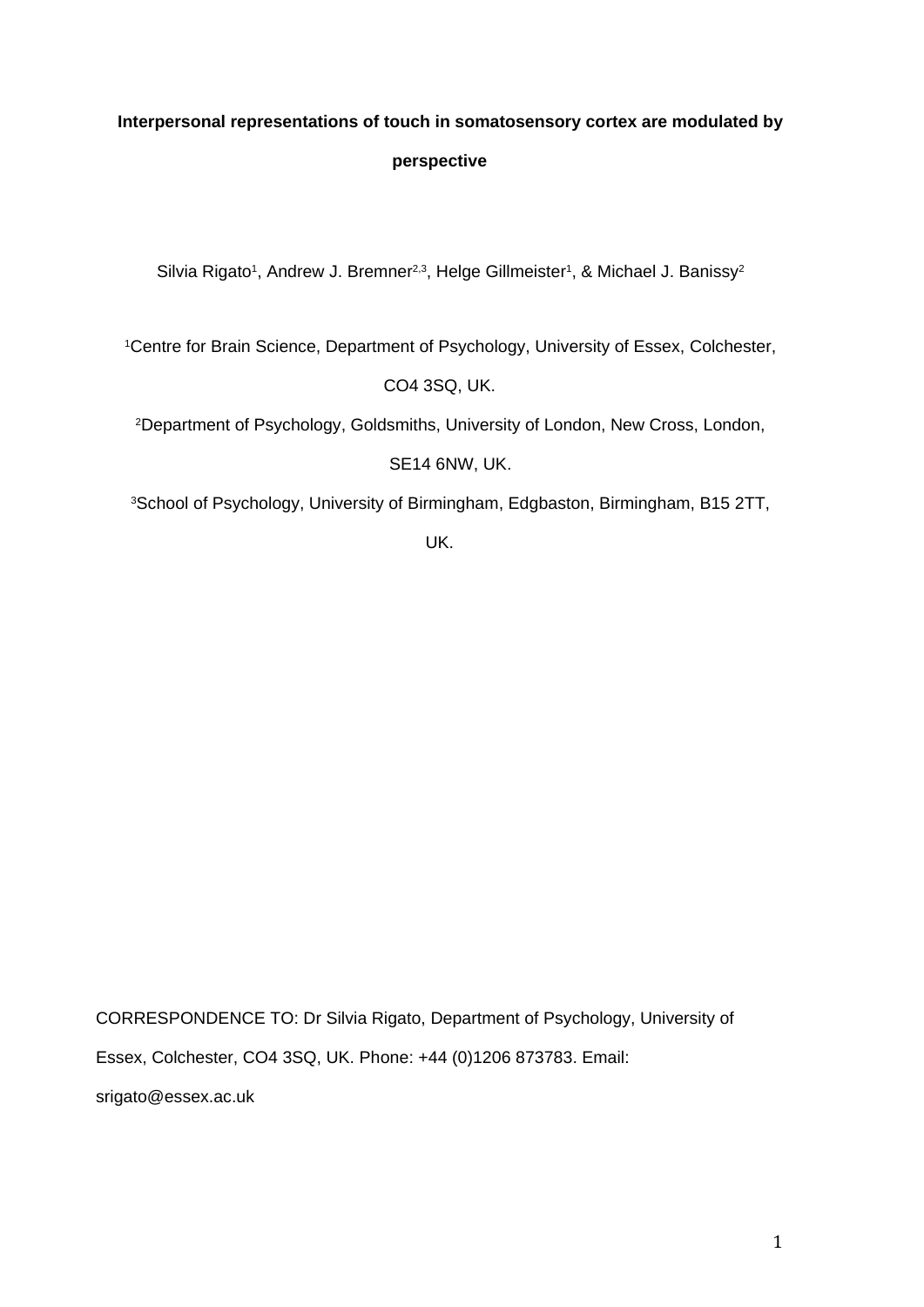#### ABSTRACT

Observing others being touched activates similar brain areas as those activated when one experiences a touch oneself. Event-related potential (ERP) studies have revealed that modulation of somatosensory components by observed touch occurs within 100 ms after stimulus onset, and such vicarious effects have been taken as evidence for empathy for others' tactile experiences. In previous studies body parts have been presented from a first person perspective. This raises the question of the extent to which somatosensory activation by observed touch to body parts depends on the perspective from which the body part is observed. In this study (N=18), we examined the modulation of somatosensory ERPs by observed touch delivered to another person's hand when viewed as if from a first person versus a third person perspective. We found that vicarious touch effects primarily consist of two separable components in the early stages of somatosensory processing: an anatomical mapping for touch in first person perspective at P45, and a specular (mirror like) mapping for touch in third person perspective at P100. This is consistent with suggestions that vicarious representations exist to support predictions for one's own bodily events, but also to enable predictions of a social or interpersonal kind, at distinct temporal stages.

KEYWORDS: Somatosensory; vicarious touch; empathy; perspective; EEG; ERPs RUNNING TITLE: Interpersonal representations of touch WORDS: 5081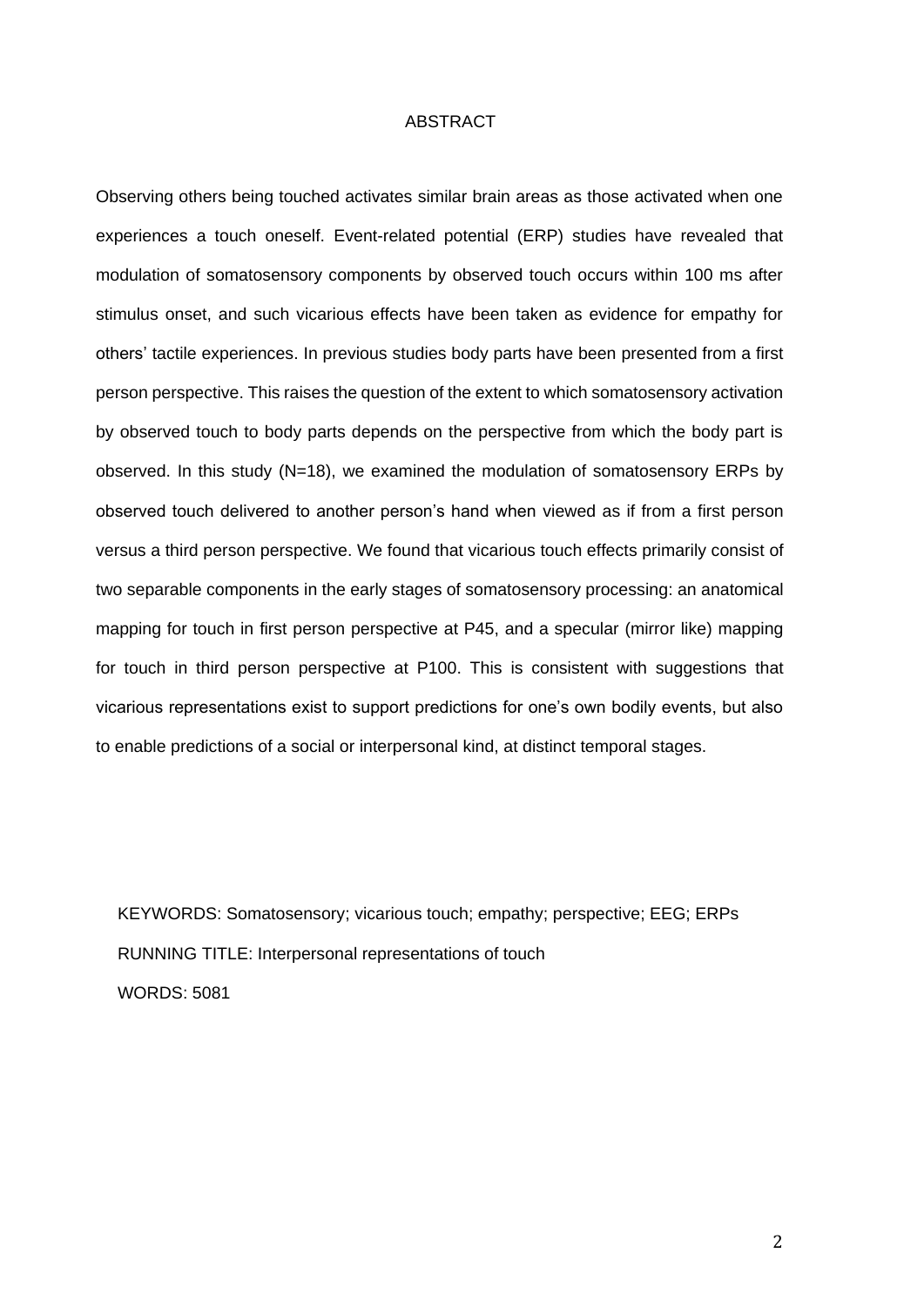#### **Introduction**

Neural networks that enable us to vicariously experience states that we observe in others may be crucial to our understanding of the social world around us (e.g. Keysers, Kaas, & Gazzola, 2010; Keysers & Gazzola, 2009). A number of studies have now established that seeing other people experiencing touches activates similar brain areas as when we experience touches ourselves (for reviews see Keysers et al., 2010; Gillmeister, Bowling, Rigato, & Banissy, 2017). Furthermore, interpersonal representations of touch and pain have been associated with activations in neural regions that support the sensorimotor and affective experience of these states (e.g., Avenanti, Bueti, Galati, & Aglioti, 2005; Grice-Jackson, Critchley, Banissy, & Ward, 2017; Lamm, Decety, & Singer, 2011; Morrison, Lloyd, di Pellegrino, & Roberts, 2004).

The time course of somatosensory cortical modulations by vicariously observed sensory events was first demonstrated by Bufalari and colleagues (Bufalari, Aprile, Avenanti, Di Russo, & Aglioti, 2007). They found that observing a touch to another person's hand in first person perspective modulated early somatosensory component P45. The P45 is likely to reflect neural activity of the crown of the primary somatosensory cortex (S1) (Allison, McCarthy, Wood & Jones, 1991; Allison, McCarthy & Wood, 1992; Schubert, Ritter, Wüstenberg, Preuschof, Curio et al., 2008), and has since been shown to be involved in vicarious touch in other ERP studies (e.g. Adler, Schabinger, Michal, Beutel, & Gillmeister, 2016; Deschrijver, Wiersema, & Brass, 2015, 2017; Martinez-Jauand, González-Roldán, Muñoz, Sitges, Cifre, & Montoya, 2012).

These effects of vicarious touch have often been interpreted as representing neural processes underlying empathy for pain or touch (e.g., Banissy & Ward, 2007; Avenanti et al., 2005). However, in previous studies investigating this phenomenon participants observed body parts from the observer's own (first person) perspective. Under these circumstances, the observed touches appear fairly similar to touches on the observer's own limb. This raises the possibility that vicarious touch effects may be easy to elicit, not because of an empathy for the observed body part, but because the observed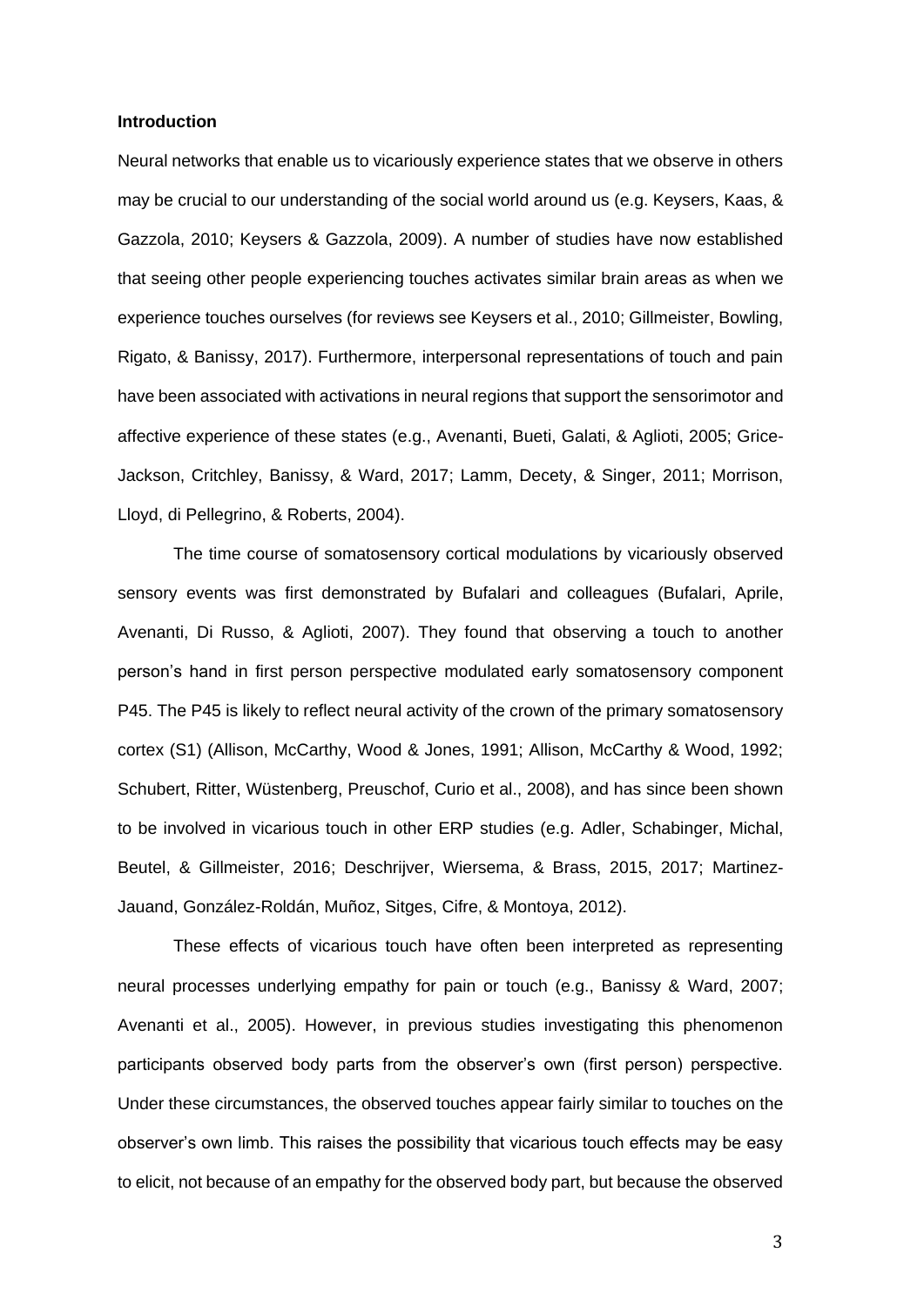body part is perceived as one's own (Lloyd, 2007; Mahayana, Banissy, Chen, Walsh, Juan, & Muggleton, 2014). As such it is difficult to disentangle the extent to which neural correlates of vicarious touch reflect genuine empathic processes or more simply a perceptual process which identifies a touch as occurring on the observer's own body.

One way to disentangle the contribution of an observer's sense of body ownership to vicarious touch is by systematically varying the perspective in which it is presented (Rochat, 1998; Tsakiris & Haggard, 2005; Vandenbroucke, Crombez, Loeys, & Goubert, 2015). One functional magnetic resonance imaging (fMRI) study (Schaefer, Xu, Flor, & Cohen, 2009) reported that observing touch to another's hand from a first person perspective (1PP) evokes activity in anterior portions of S1, while observing touch from a third person perspective (3PP) evokes activity in posterior portions of S1. In a further study, Schaefer, Heinze, and Rotte (2012) showed that observing touch to a hand presented from a 1PP elicits stronger activation in the S1 compared to observing touch from a 3PP. This evidence suggests that the nature of visual influence on somatosensory cortical activation is dependent on the extent to which the viewed body part resembles the observer's own. Indeed, there is a similar influence of the viewed perspective of body parts on cortical activity associated with visual representations of the body (Bach, Fenton-Adams, & Tipper, 2014; Brady, Maguinness, & Choisdealbha, 2011; Conson, Aromino, & Trojano, 2010; Hoover & Harris, 2015; Saxe, Jamal, & Powell, 2005; but see Anquetil & Jeannerod, 2007).

The differentiation of somatosensory cortical responses to viewing touches occurring to one's own body as opposed to others' bodies in fMRI and TMS studies has led authors to argue that there is a processing hierarchy in which S1 processes only own body information, with later stages (posterior S1 and secondary somatosensory cortex, S2) additionally processing information concerning touches that are observed on other people (Keysers et al., 2010). A full test of this idea, however, still remains to be completed. Importantly, no studies have yet explored the temporal dynamics of the effect of touches viewed from different perspectives on somatosensory processing. To date all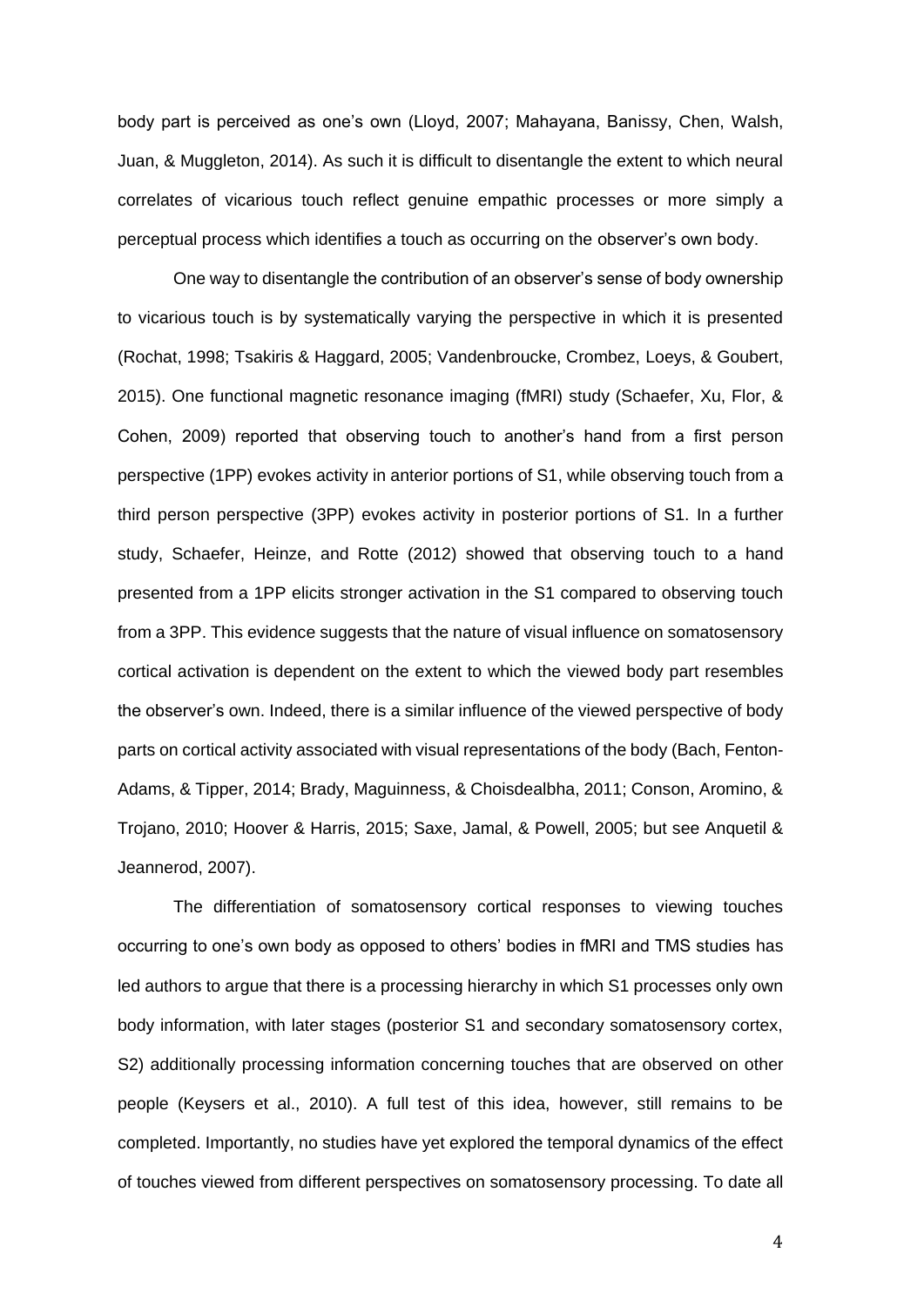ERP studies examining the temporal dynamics of vicarious touch effects have used stimuli in which body parts are shown in such a way as to be highly indicative of body ownership (e.g. hands viewed from a 1PP).

To address this, we compared the effects of viewing a touch to a hand on somatosensory ERPs across conditions in which the touches occurred on a hand that was presented from either a 1PP or a 3PP. Somatosensory ERPs were evoked by presenting vibrotactile stimuli to one of the participant's hands simultaneously with the observed tactile event. An index of vicarious touch was attained within each of the perspective conditions by comparing somatosensory ERPs gathered whilst participants viewed a hand being touched ("hand" trials) against ERPs gathered whilst participants viewed the surface next to the hand being touched ("surface" trials) (see Adler et al., 2016; Rigato, Banissy, Romanska, Thomas, Van Velzen, & Bremner, 2017). Thus, by measuring the somatosensory ERPs to these stimuli, we operationalised the vicarious touch effect as the difference between somatosensory ERPs in hand and surface trials.

We expected to see ERP effects of vicarious touch primarily at the P45 because this component arises from activity in S1, which is commonly affected by vicarious touch perception and by observers' sense of self (Adler et al., 2016; Apps, Tajadura-Jiménez, Sereno, Blanke, & Tsakiris, 2013; Bufalari et al., 2007; Otsuru, Hashizume, Nakamura, Endo, Inui et al., 2014). To explore the subsequent time course of vicarious touch in posterior S1 and in S2, we also analysed the two somatosensory ERP components following P45: N80 and P100. For all of these, we expected there to be modulations by perspective. Although no previous research has looked into modulations of vicarious touch effects in ERPs by perspective, there is evidence that indicates stronger vicarious touch for more vs. less self-related stimuli (e.g. Serino, Pizzoferrato, & Làdavas, 2008; Serino, Giovagnoli, & Làdavas, 2009). Therefore, we anticipated larger vicarious touch effects for stimuli in 1PP than in 3PP, particularly at P45.

In order to obtain a more comprehensive picture of how perspective modulates vicarious touch, we also examined modulations of behaviour by vicarious touch. In a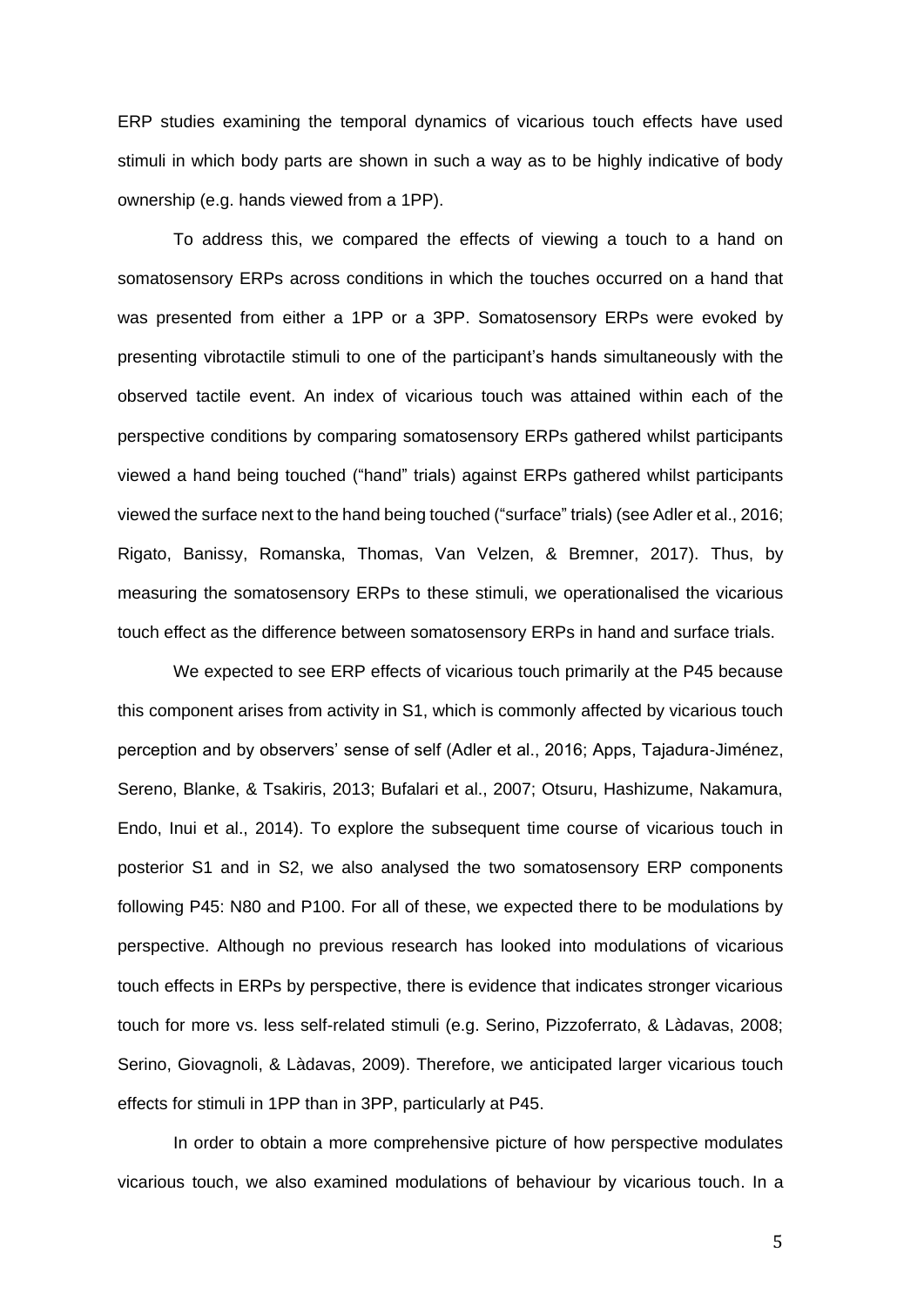behavioural task previously used elsewhere (e.g., Banissy & Ward, 2007; Bowling & Banissy, 2017), participants were instructed to verbalise the location of a tactile stimulus delivered to their own hands while observing touch to another person's hands presented from a 1PP or 3PP. We expected to see effects of congruency, with better tactile localisation while observing touches in spatially matching than mismatching locations (see Bowling & Banissy, 2017). We also expected these effects of congruency to be larger for hands presented in 1PP than 3PP.

Further to this, we also explored whether there is a relationship between vicarious touch and individual levels of bodily self-awareness. This was because vicarious representations for touch on one's own body are reduced in individuals who frequently feel dissociated from their own bodily self (Adler et al., 2016). Feeling dissociated has in turn been linked to low interoceptive body awareness as measured by the Multidimensional Assessment of Interoceptive Awareness (MAIA) (Mehling, Price, Daubenmier, Acree, Bartmess, & Stewart, 2012). Therefore, we asked participants in the present study to complete the MAIA, and we used correlational analyses to explore whether individuals with lower scores show smaller effects of vicarious touch obtained through ERP and behavioural measures.

We report how we determined our sample size, all data exclusions, all manipulations, and all measures in the study.

#### **Methods**

#### **Participants**

Eighteen adults (7 males), aged between 18 and 25 years (mean age 20.9 years,  $SD = 1.7$  years), volunteered in the experiment. Sample size was determined by a stopping rule and matched to that reported in previous ERP studies of mirror touch (Adler et al., 2016; Bufalari et al., 2007; Martinez-Jauand et al., 2012). All participants were righthanded and had normal or corrected-to-normal vision by self-report. Informed written consent was obtained from participants. Ethical approval was gained from the Research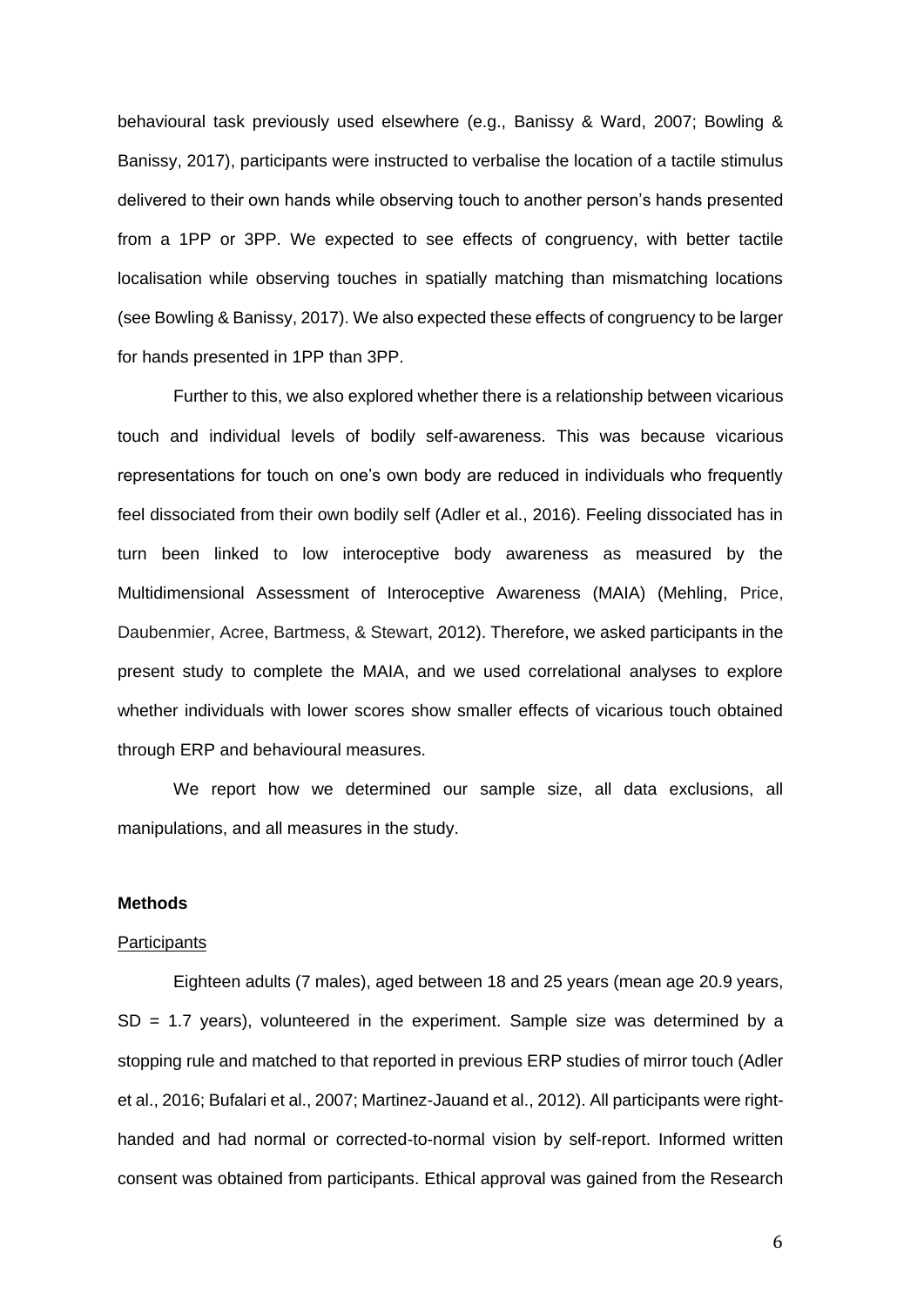Ethics Committee of University of Essex. The study conformed with The Code of Ethics of the World Medical Association (Declaration of Helsinki; British Medical Journal, 18 July 1964).

#### **Stimuli**

The participants sat at a table within a dimly lit, acoustically- and electricallyshielded room. ERPs were recorded while participants were presented with vibrotactile stimuli to their hands and with dynamic video displays projected onto a 21" screen at 90 cm distance. Vibrotactile stimulation was presented using two 12-volt solenoids, driving a metal rod with a blunt conical tip to the palm of the left and right hand, making contact with the palm whenever a current was passed through the solenoid. The solenoids were driven by a Heijo Tactile controller (Heijo research electronics, London, UK). In order to mask any noises emanating from the solenoids, white noise was played throughout the experiment. The dynamic video displays depicted a left hand in four different conditions (see Fig. 1B): 1) 1PP hand touched by a paintbrush ("first person hand"), 2) 1PP hand approached by a paintbrush ("first person surface") 3) 3PP hand touched by a paintbrush ("third person hand"), 4) 3PP hand approached by a paintbrush ("third person surface"). Because the video displays always presented a left hand (from both 1PP and 3PP), left hand tactile stimuli matched the visual presentation in anatomical coordinates for both 1PP and 3PP, whereas right hand stimuli did not. In the 3PP trials, right hand stimuli matched the visual presentation as from a specular anatomical reference frame.

--Insert Figure 1 about here--

#### Procedure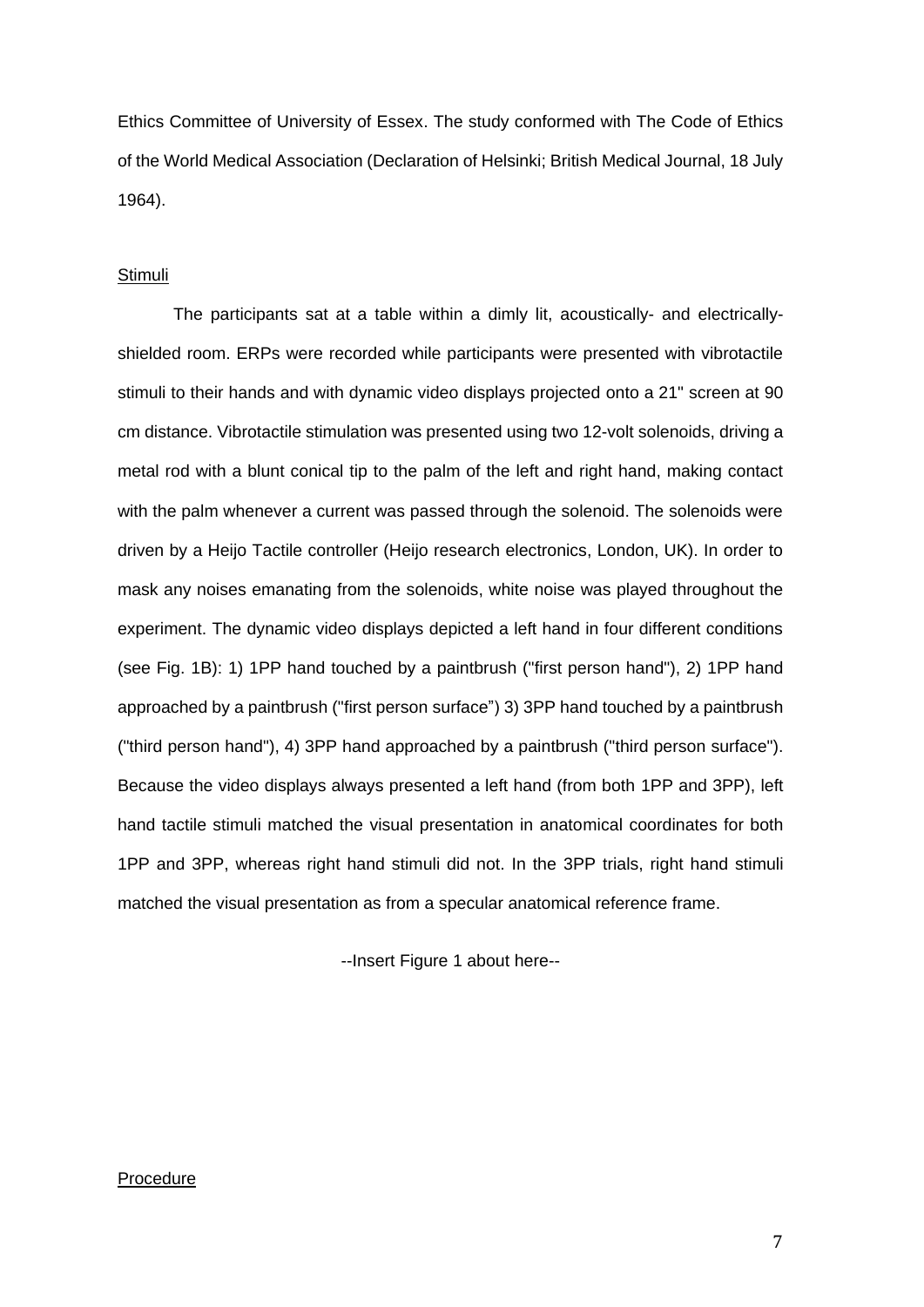On arrival the participants completed the MAIA (Mehling et al., 2012) to glean a measure of their interoceptive awareness. The MAIA consists of a 32-item list of statements such as "I listen for information from my body about my emotional state", scored on a 6-point Likert scale ranging from 0 ("This never applies to me on a daily basis") to 5 ("This always applies to me on a daily basis"). The MAIA assesses interoceptive awareness across eight dimensions: noticing, not-distracting, not-worrying, attention regulation, emotion awareness, self-regulation, body listening, and trusting (see Mehling et al., 2012, Table 4).

For the ERP task, the solenoids were attached with elastic bands to the centre of the participant's palms. The participants' hands were closed and placed dorsum up on a table in front of them and the distance between the ring fingers of each hand was kept constant at 30 cm. They were also asked to watch the video displays, to avoid eye movements and also to blink as little as they could, but with no other instructions. Each display (Fig. 1A) lasted about 3.5 s and was followed by a 1-s screen with a central fixation (a small black and white pattern). The vibrotactile stimulus lasted 200 ms and was synchronised with the slide in which the object touched the palm of the hand (for the "hand" trials) or the surface next to the hand (for the "surface" trials). There were 150 trials in each of the observed four video conditions (see Fig. 1B), i.e. 600 stimuli in total, which were randomly presented.

Finally, the participants undertook a behavioural task adapted from prior studies (Banissy & Ward, 2007; Bowling & Banissy, 2017). During the task, the participants watched videos of a pair of hands either from a 1PP or a 3PP. The videos depicted these hands being touched by another person's finger; either one hand, both hands, or neither hand was touched. At the same time as the touch in the video occurred, the participants' hands were also stimulated; the location of the tactile stimulus could either match or not match the anatomical location of the touch in the video, resulting in randomly presented congruent and incongruent trials. Participants were told to watch the videos and indicate verbally, as quickly as they could, which of their own hands received a tactile stimulus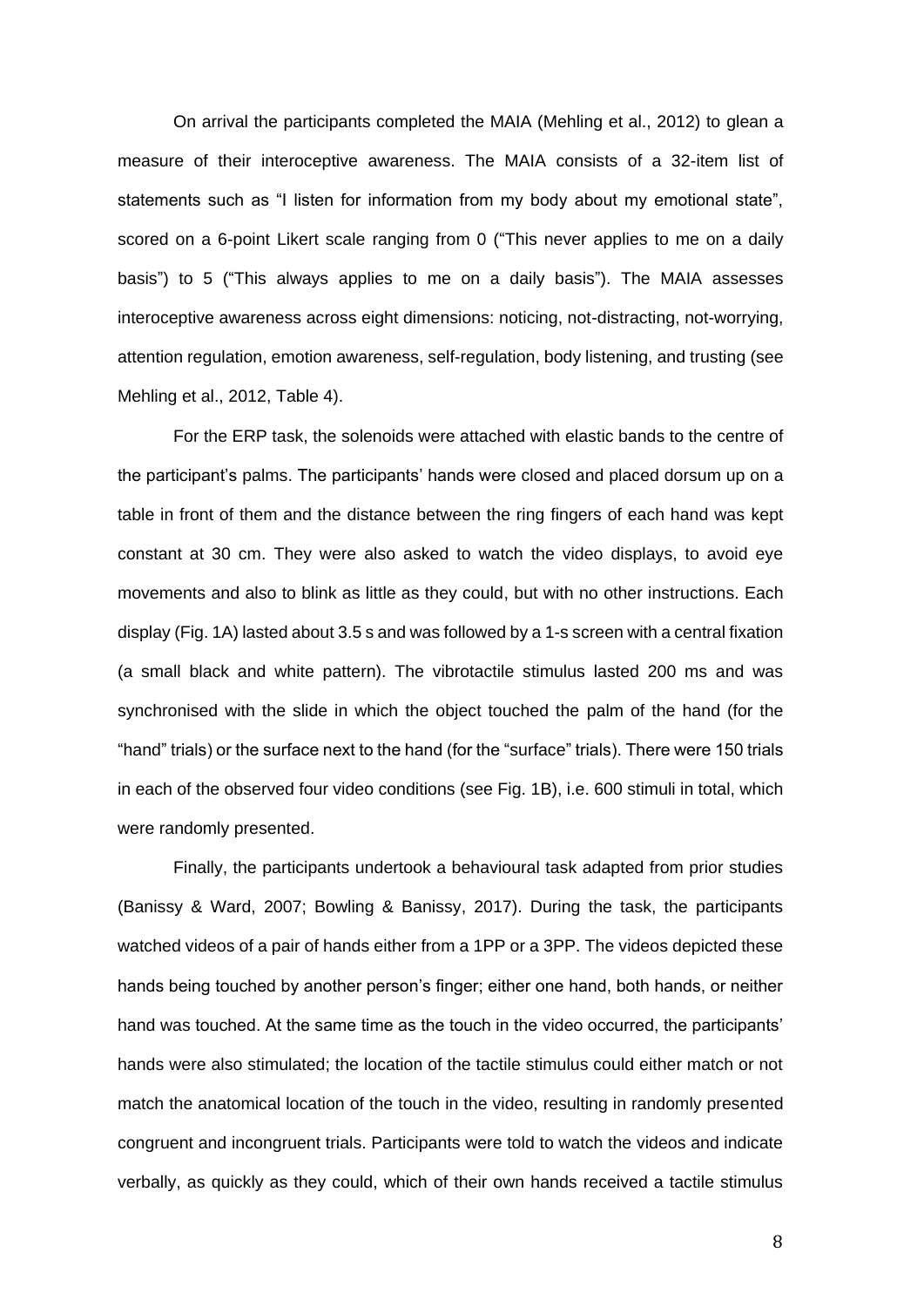whilst trying to ignore the visual stimulus. Each participant viewed a total of 480 trials, evenly split into 3 blocks of 1PP stimuli, and 3 blocks of 3PP stimuli. There were 4 different video conditions: right-hand touched, left-hand touched, both-hands touched and nohands touched (for further details of the procedure see e.g. Bowling & Banissy, 2017). For the purpose of this study, only right-hand touched and left-hand touched conditions were analysed. The participants' vocal responses were recorded with a microphone.

#### EEG recording and analysis

Brain electrical activity was recorded continuously via a Hydrocel Geodesic Sensor Net, consisting of 128 Ag-AgCl electrodes evenly distributed across the scalp (Fig. 1C), referenced to the vertex. EEG was amplified with 0.1-100 Hz band-pass filter, and digitised at 500 Hz. The data were analysed using NetStation 4.5.7 analysis software (Electrical Geodesic Inc.). Continuous EEG was low-pass filtered at 30 Hz using digital elliptical filtering and segmented into epochs from 100 ms before until 400 ms after tactile stimulus onset (time zero thus corresponded to the onset of both tactile vibration and touch presented during the video). Segments with bad channels (voltages exceeding +/- 200 μV), eye blinks (voltages exceeding +/-140 μV in channels 127, 25 and 126, 8) and eye movements (voltages exceeding +/-55 μV in channels 128, 125) were rejected prior to further analysis. Artifact-free data were baseline-corrected to the average amplitude of the 100-ms pre-stimulus interval and re-referenced to the average potential over the scalp. Finally, individual and grand averages for the different combinations of video condition and stimulated hand were calculated.

Statistical analyses of the ERP data focused on sites close to somatosensory areas contralateral to the stimulated hand (see, e.g. Bufalari et al., 2007). The electrodes included were over the central and centroparietal sites, C3, C4, and CP3, CP4, respectively (electrodes 35, 36, 41, 42, 47, and 103, 104, 110, 93, 98; see Fig. 1C). The analyses focused on P45 and successive components N80 and P100. For all components, we focused on modulations of the peak amplitude values by the following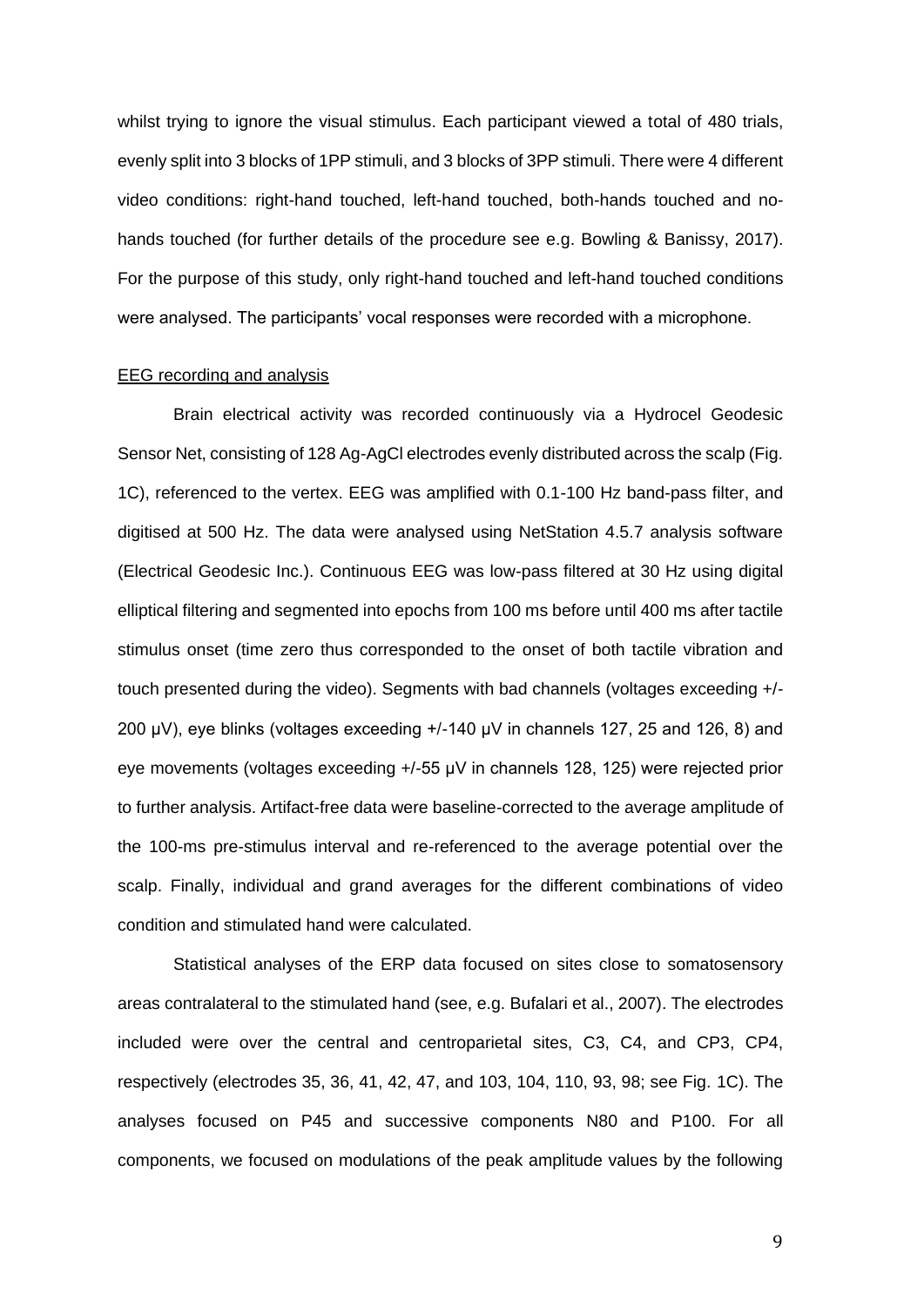factors: i) Condition (whether the participant viewed a "hand", or "surface" trial, ii) Perspective (whether the observed hand was viewed as from a 1PP or a 3PP), and iii) Touched side (whether the participant's right or left hand received a tactile stimulus). Greenhouse-Geisser corrected statistics are reported where assumptions of sphericity were not met. Following significant interactions between Condition and Perspective (or Condition, Perspective and Touched side) in an omnibus analysis of variance (ANOVA), pairwise comparisons were carried out for the effects of Condition in 1PP and 3PP, separately for each stimulated hand where appropriate using t-tests. The combination of the three ERP components and the four conditions of touch, perspective and hand meant that there were 12 implied t-tests at this stage, for which the Bonferroni-corrected alpha would be  $p < .004$ . Peak amplitude analyses were computed within time windows centred on the peak latency of the components identified by visual inspection of the grand averaged waveform over all conditions and confirmed for all individual average waveforms. The following time windows were identified: 30-50 ms (P45), 65-85 ms (N80), 85-115 ms (P100). The average number of artifact-free trials included in the analyses was 123.3 in the "first person hand" condition, 110.3 in the "first person surface" condition, 125.5 in the "third person hand" condition, and 121.9 in the "third person surface" condition.

#### *Behavioural results*

Data from three participants were excluded from analyses due to technical error. We looked for outliers in errors and reaction times (RTs), and one further participant was removed because their percentage of errors was three standard deviations above the group mean. Mean RTs were analysed with a 2x2 ANOVA with the within-participants factors Anatomical Congruency (whether the observed touches occurred on a hand that was congruent or incongruent with the tactile stimuli in anatomical space), and Perspective (whether the video hands were shown in 1PP or 3PP). Greenhouse-Geisser corrected statistics are reported where assumptions of sphericity were not met. The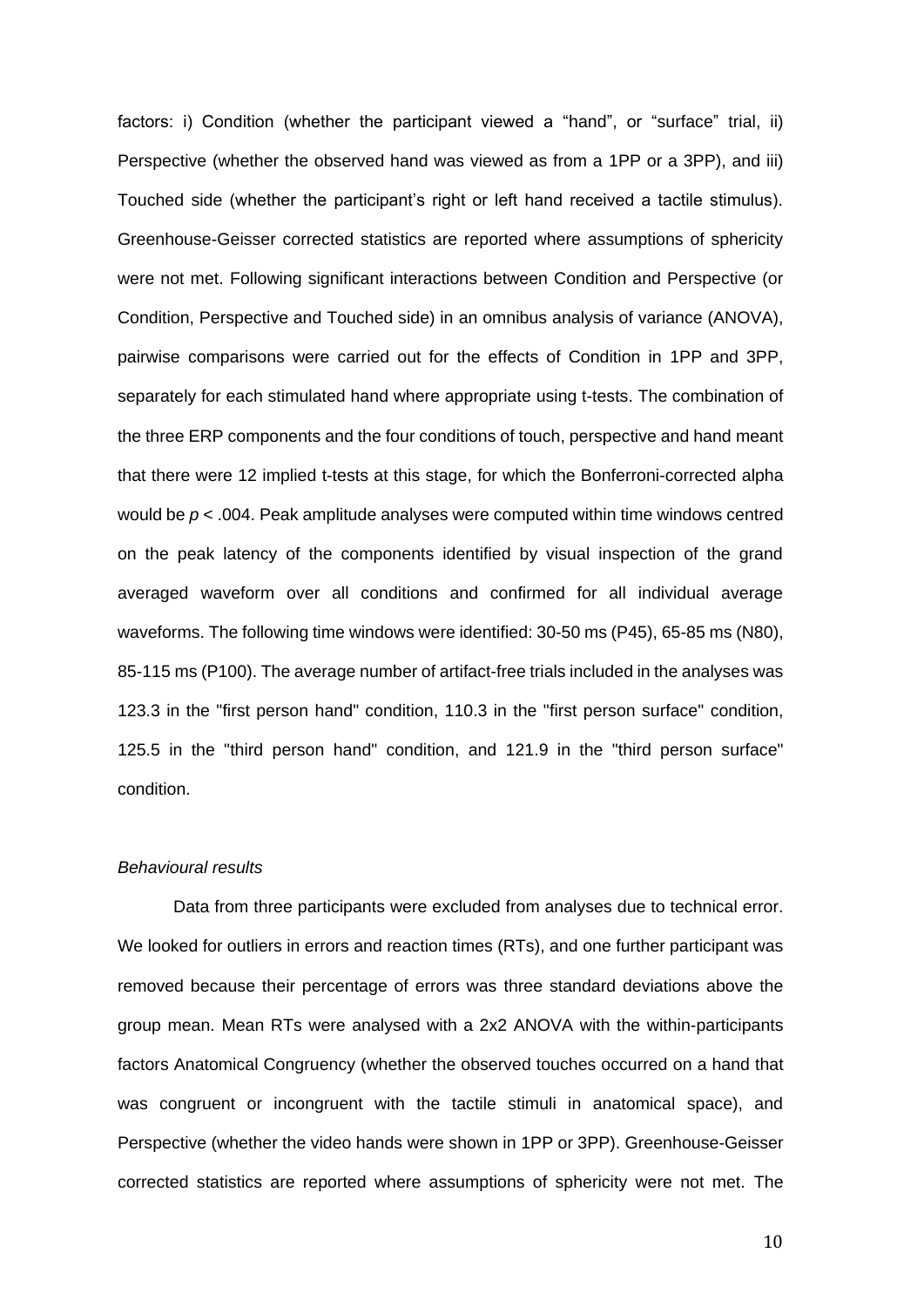analysis revealed a significant effect of Perspective,  $F_{1,13}=4.91$ ,  $p=.045$ ,  $η<sub>p</sub>²=.27$ , as participants were quicker to localise the touch on their hands when the visual hand stimuli matched a 1PP (*M*=714.2 ms) than a 3PP (*M*=745.2 ms). While there was no overall significant effect of Anatomical Congruency,  $F_{1,13}=64$ ,  $p=437$ ,  $η<sub>p</sub>²=05$ , we found an interaction between Anatomical Congruency and Perspective, *F*<sub>1,13</sub>=9.17, *p*=.010, *η*<sub>p</sub><sup>2</sup>=.41 (Figure 2). Pairwise comparisons of each of the levels of Perspective and Anatomical Congruency showed that participants were quicker to localise anatomically congruent vs. incongruent touches in the 1PP,  $t(13)=3.05$ ,  $p = .009$ ,  $d_z = .82$ , but not in the 3PP,  $t(13)=1.87$ ,  $p=.084$ ,  $d_z=.50$ . Furthermore, for anatomically congruent touches, these were localised more quickly while viewing touched hands in the 1PP than in the 3PP,  $t(13)=3.933$ ,  $p=.002$ ,  $d<sub>z</sub>=1.05$ . No effect of perspective on RT was seen for anatomically incongruent touches,  $t(13)=16$ ,  $p=879$ ,  $d_z=04$ . This demonstrates that the spatial congruency of an observed touch with a felt touch influenced the participants' somatosensory spatial localisation, but that this seems to have been specific to viewing a touch as if from a first person perspective.

--Insert Figure 2 about here--

#### *ERP results*

<u>.</u>

Figure 3 shows grand averaged somatosensory ERPs at contralateral sites during hand and surface video conditions for 1PP and 3PP. Significant statistical findings for all components and comparisons are displayed in Table 1<sup>1</sup> .

<sup>1</sup> See also Figure 3 legend for analysis of waveform differences around time zero.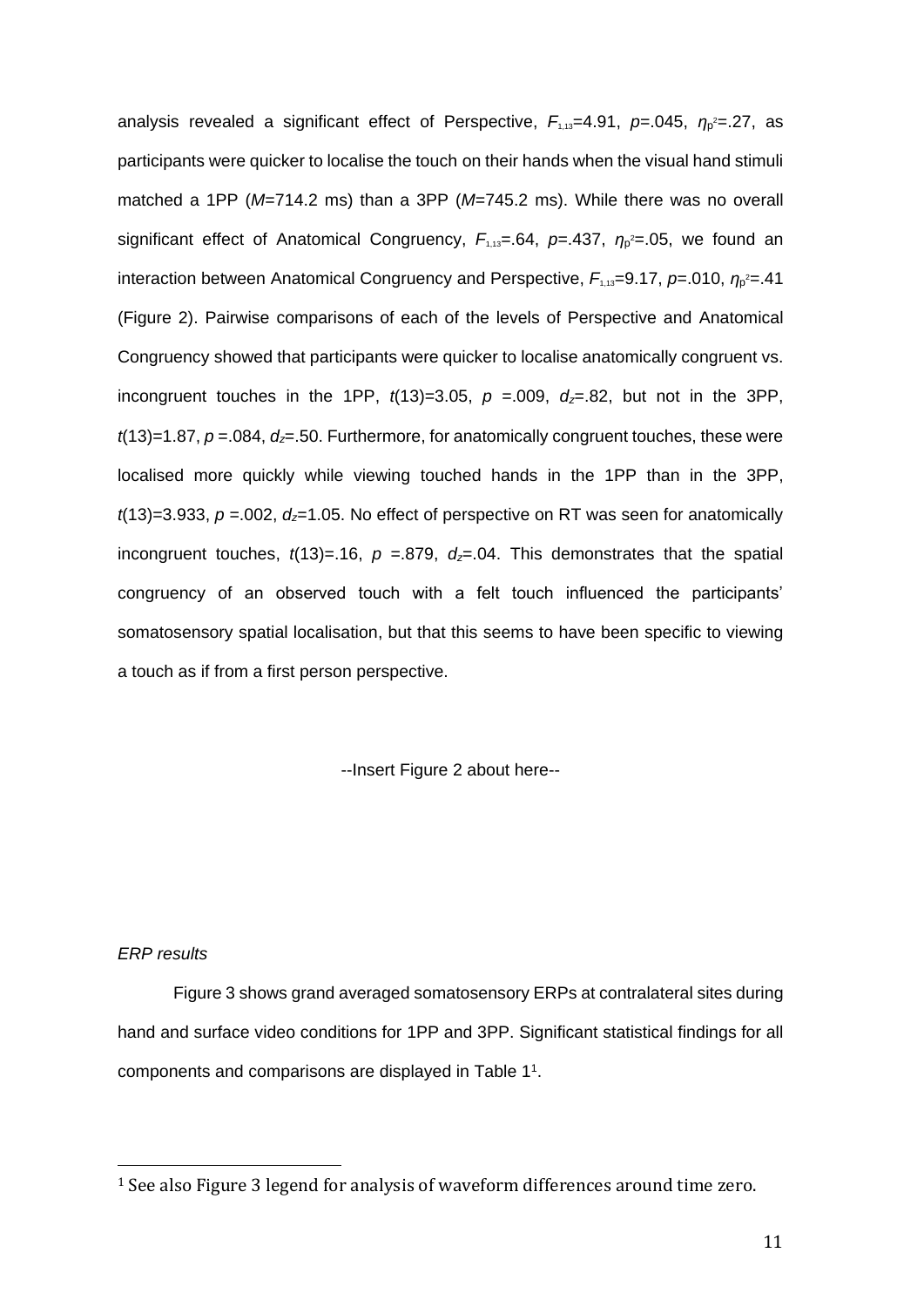For the P45 component, the overall analysis of peak amplitudes considering effects of Condition (hand, surface), Perspective (1PP, 3PP), and Touched side (right, left) showed a main effect of Condition, *F*<sub>1,17</sub>=25.76, *p*<.001, *η*<sub>ρ</sub><sup>2</sup>=.60, such that the P45 amplitude was larger in the surface (*M*=1.51 μV) than in the hand (*M*=1.04 μV) condition, and a main effect of Perspective,  $F_{1,17}=5.45$ ,  $p=.032$ ,  $\eta_{p}^2=.24$ , in which the P45 amplitude was larger for the 3PP (*M*=1.38 μV) than for the 1PP (*M*=1.18 μV) perspective. We also found two-way interactions between Condition and Perspective,  $F_{1,17}=10.39$ ,  $p=.005$ , *η*p <sup>2</sup>=.38, and between Perspective and Touched side, *F*1,17=9.05, *p*=.008, *η*<sup>p</sup> <sup>2</sup>=.35. In addition, a 3-way interaction was also found (*F*<sub>1,17</sub>=14.36, *p*<.001, *η*<sub>ρ</sub><sup>2</sup>=.46). Pairwise comparisons of the effects of Condition in each of the levels of Perspective and Touched side showed that, in the 1PP, the difference between hand and surface (*M*=1.19 μV) was significant for the left hand, which was anatomically and spatially congruent with the observed left hand, *t*(17)=4.34, *p*<.001, *dz*=1.02, and for the right hand (*M*=.90 μV), which was spatially incongruent with the observed hand,  $t(17)=2.31$ ,  $p=0.033$ ,  $d<sub>z</sub>=0.55$ . In the 3PP, the effect of Condition was only significant for touches presented to the right hand (*M*=.63 μV), which was a specular spatial match with the observed left hand in this perspective, t(17)=3.19, *p*=.005, *dz*=.75 (see Fig. 4A).

For the N80 component, we observed significant main effects of Condition  $[F_{1,17}=4.86, p=.04, \eta_{p}^{22}=.22,$  in which the N80 amplitude was larger in the hand (M=-.97  $\mu$ V) than in the surface (M=-.78 μV) condition], and Perspective [F<sub>1,17</sub>=14.09, p=.002, η<sub>ρ</sub><sup>2</sup>=.45, in which the N80 amplitude was larger for first person (*M*=-1.07 μV) than for third person (*M*=-.69 μV) perspective]. A Condition x Perspective interaction. *F*1,17=4.83, *p*=.04, *η*<sup>p</sup> <sup>2</sup>=.22, and a 3-way interaction were also uncovered,  $F_{1,17}=17.36$ ,  $p<.001$ ,  $\eta_{p}^2=.51$ . In the 1PP, pairwise comparisons showed an effect of Condition for the left hand only (*M*=.75 μV),  $t(17)=3.15$ ,  $p=.006$ ,  $d_z=.74$ , while in the 3PP, Condition was significant for both the right hand (*M*=.44 μV), *t*(17)=2.64, *p*=.017, *d<sup>z</sup>* =.62, and the left hand (*M*=.63 μV), *t*(17)=-3.20, *p*=.005, *d<sup>z</sup>* =.76 (see Fig. 4A).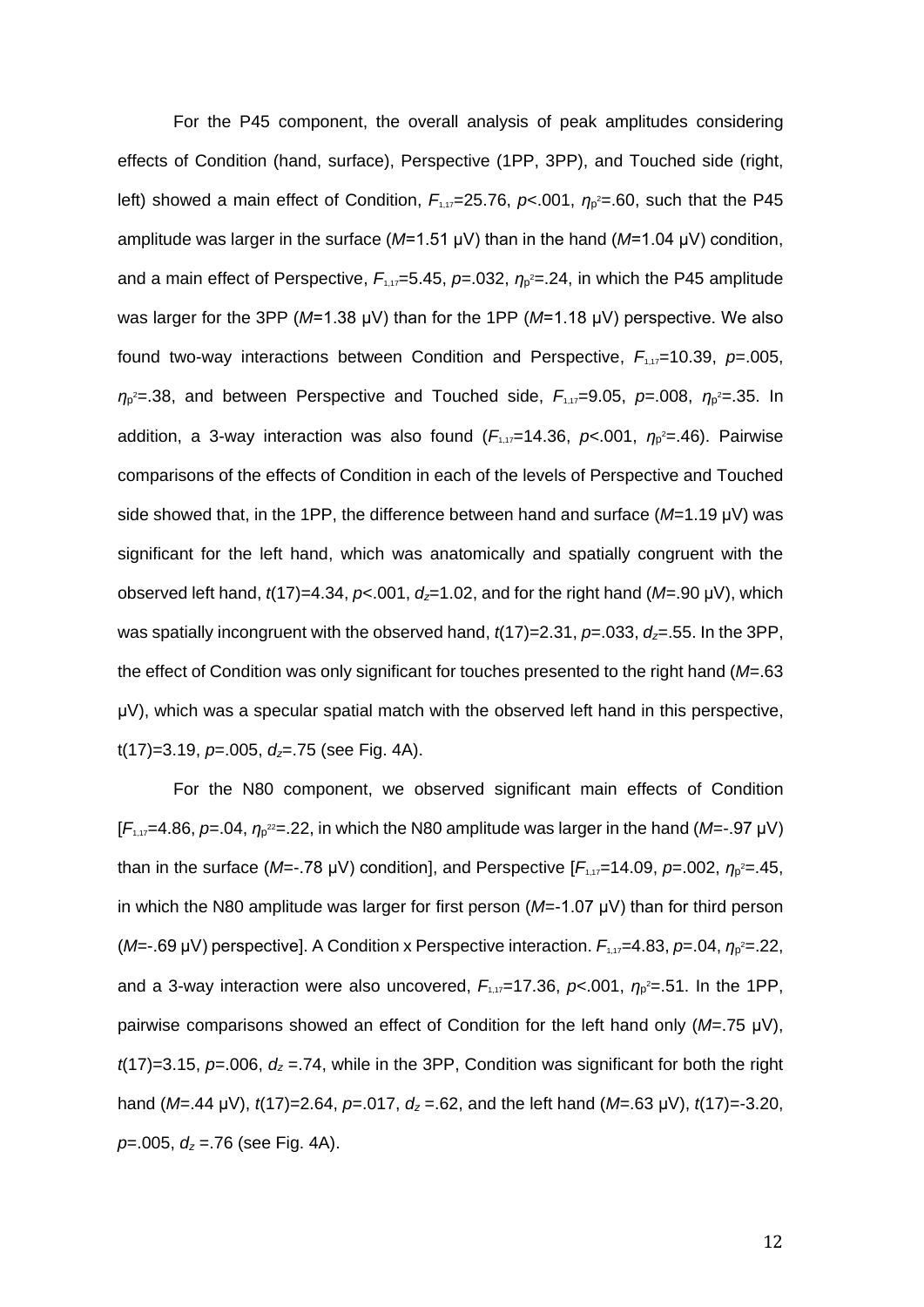For the P100 component, the analyses yielded main effects of Condition, *F*1,17=9.52, *p*=.007, *η*<sup>p</sup> <sup>2</sup>=.36 (hand: *M*=.24 μV, surface: *M*=.48 μV), and of Perspective, *F*<sub>1,17</sub>=20.73, *p*<.001, *η*<sub>p</sub><sup>2</sup>=.55 (first person: *M*=.13 μV, third person: *M*=.58 μV). There was an interaction between Condition and Touched side,  $F_{1,17}=8.52$ ,  $p=01$ ,  $η<sub>p</sub>²=.33$ , and a 3way interaction, F<sub>1,17</sub>=5.93, p=.026, η<sub>ρ</sub><sup>2</sup>=.26. Pairwise comparisons were only significant in the 3PP, and showed an effect of condition for both the left hand (hand: *M*=.67 μV, surface: *M*=.22 μV; *t*(17)=-2.31, *p*=.034, *d<sup>z</sup>* =.54) and the right hand (hand: *M*=.33 μV, surface: *M*=1.1 μV; *t*(17)=6.35, *p*<.001, *d<sup>z</sup>* =1.50).

In summary, early somatosensory components (P45, N80, P100) were affected by Condition and Perspective, showing more positive amplitudes for surface than hand conditions, and for 3PP than 1PP<sup>2</sup> . The P45 and N80 were affected by an interaction between Perspective and Condition, while the P100 was affected by an interaction between Condition and Touched side. Finally, all these components were qualified by a 3-way interaction. The nature of this interaction changed over time, such that vicarious touch was initially (i.e., at the P45) strongest for anatomically matching stimuli (left-hand touch while observing left-hand touch in 1PP), and later (i.e., at the P100) strongest for stimuli which matched in a specular frame of reference (i.e., right-hand touch while observing left-hand touch in 3PP) (see Figs. 4A and B). Only these two effects of vicarious touch survived a Bonferroni-corrected alpha (*p*<.004), which was applied given the twelve t-tests implied across the combination of the three ERP components and the four conditions of touch, perspective and hand (see Fig. 4A).

#### *Relationships between interoception and vicarious touch effects*

<u>.</u>

Pearson correlations were performed between the individual scores of each MAIA subscale (average of scores for statements pertaining to each of the eight MAIA

<sup>2</sup> Analyses of later ERP components (N140, P200, N200, P300 / LPC) showed only independent main effects of Condition and / or Perspective, with greater positivities for surface than hand conditions, and for the 3PP than 1PP. There were no interactions between Condition and Perspective at these later components, which have origins outside of somatosensory cortices.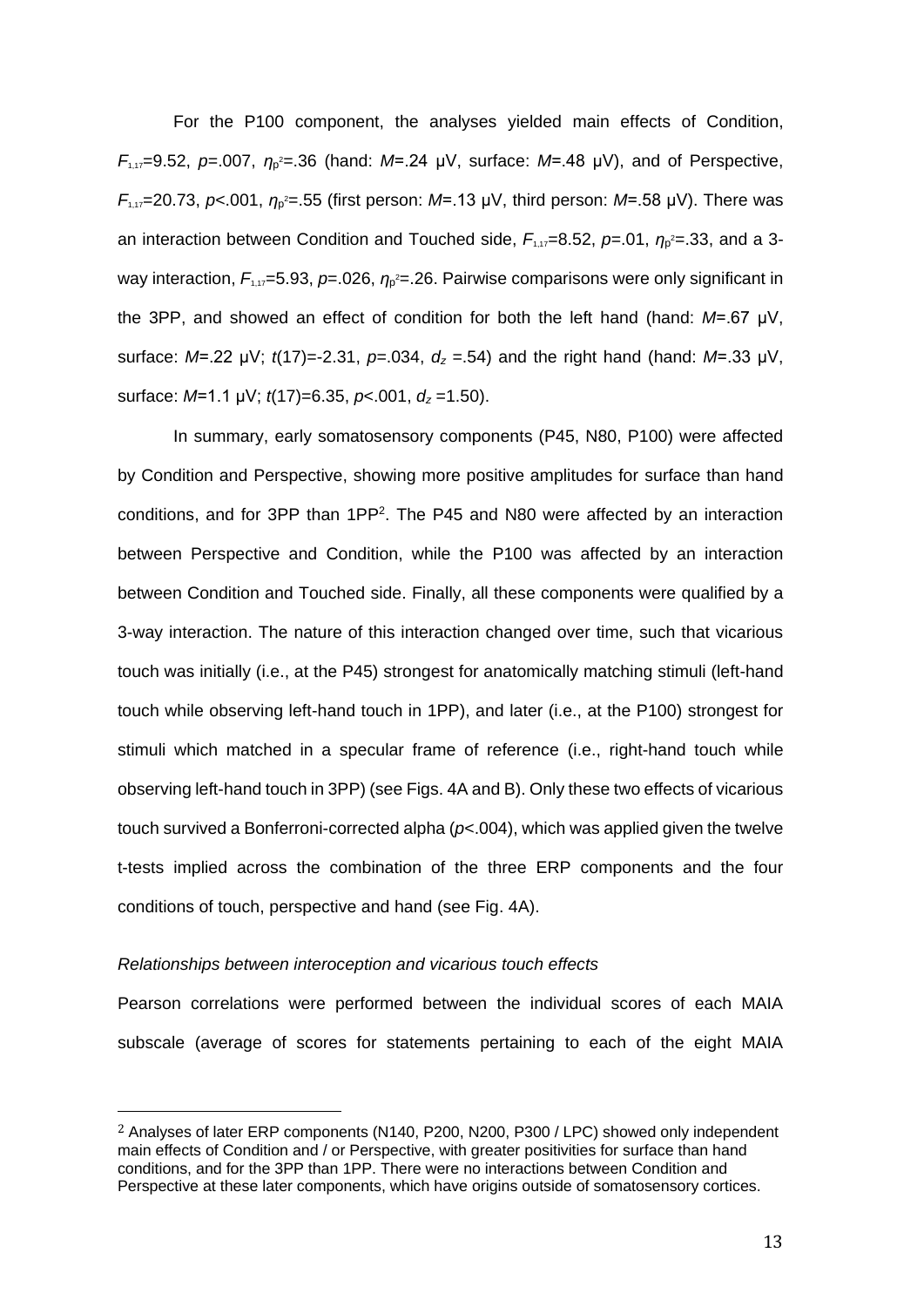dimension) and the significant ERP effects of vicarious touch and behavioural congruency effects that were sensitive to perspective. While some positive correlations were found, these did not pass correction for multiple correlations using the Benjamini & Hochberg (1995) method, which controls false discovery rates (corrected alpha of p<.002 for 24 correlations: 8 MAIA dimensions x 3 significant effects of vicarious touch, see Fig. 4A for the two significant ERP effects, and Fig. 2 for the significant behavioural effect). They are reported here only as exploratory analyses, which may be useful in informing future studies in this area. There was a positive correlation between the "not distracting" MAIA subscale and the vicarious touch effect found over P45 in the 1PP for the left hand (*r*=.58, *p*=.011). In other words, individuals who had lower tendencies to ignore or distract themselves from bodily sensations had larger effects of anatomically matched vicarious touch at P45. We also found a negative correlation between the "trusting" subscale and the behavioural vicarious touch effect (*r*= -.60, *p*=.024). That is, individuals who trust their bodily signals more had smaller effects of anatomically congruent touch in 1PP than 3PP.

--Insert Figures 3 and 4 about here—

**Table 1**

| Component | Condition<br>(Surface,<br>Hand) | Perspective<br>(1st, 3rd) | Condition X<br>Perspective | Condition X<br>Touched side | Perspective<br>X Touched<br>side | Condition X<br>Perspective<br>X Touched<br>side |
|-----------|---------------------------------|---------------------------|----------------------------|-----------------------------|----------------------------------|-------------------------------------------------|
| P45       | $F_{1.17} = 25.76$              | $F_{1.17} = 5.45$         | $F_{1.17} = 10.39$         | $F_{1.17} = .00$            | $F_{1.17} = 9.05$                | $F_{1.17} = 14.36$                              |
|           | p<.001                          | $p=.032$                  | $p=.005$                   | $p=.98$                     | $p=.008$                         | p<.001                                          |
|           | $np^2 = .60$                    | $np^2 = .24$              | $np^2 = .38$               | $np^2 < 01$                 | $np^2 = .35$                     | $np^2 = 46$                                     |
| N80       | $F_{1,17}=4.86$                 | $F_{1.17} = 14.09$        | $F_{1.17}=4.83$            | $F_{1.17} = 1.79$           | $F_{1.17} = .36$                 | $F_{1.17} = 17.36$                              |
|           | $p = 0.04$                      | $p=.002$                  | $p = .04$                  | $p=.20$                     | $p=.56$                          | p<.001                                          |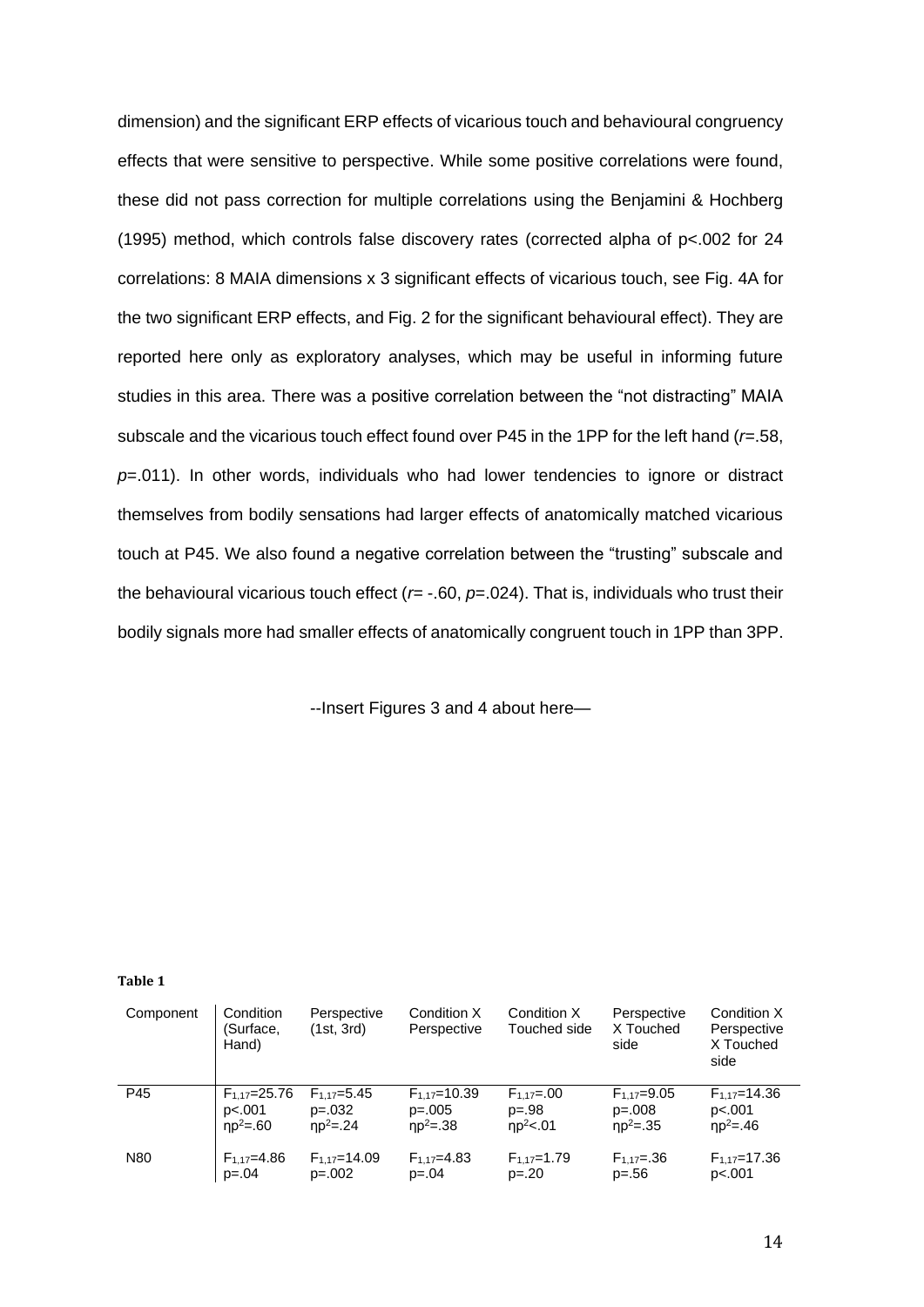|                  | $np^2 = .22$    | $np^2 = .45$       | $np^2 = .22$     | $np^2 = .09$      | $np^2 = .02$    | $np^2 = .51$      |
|------------------|-----------------|--------------------|------------------|-------------------|-----------------|-------------------|
| P <sub>100</sub> | $F_{1.17}=9.52$ | $F_{1.17} = 20.73$ | $F_{1.17} = .54$ | $F_{1.17} = 8.52$ | $F_{1.17}=1.87$ | $F_{1,17} = 5.93$ |
|                  | $p=.007$        | p<.001             | $p = 47$         | $p=.01$           | $p = 19$        | $p=.026$          |
|                  | $np^2 = .36$    | $np^2 = .55$       | $np^2 = .03$     | $np^2 = .33$      | $np^2 = 10$     | $np^2 = .26$      |

#### **Discussion**

This study demonstrates the effects of perspective on vicarious touch in behaviour and electrophysiology. As seen in previous studies (e.g., Bufalari et al., 2007), ERP vicarious touch effects consisted of a modulation of somatosensory ERPs by the observation of touch to another person's hand as compared to a surface over early ERP components, starting 40 ms from the presentation of the tactile stimulus. Previous investigations of the time course of the effect of vicarious observation of touch on somatosensory processing have all presented touch events to participants in 1PP, i.e. in such a manner that the observed touches resemble closely touches occurring to the participant's own body. The study we report here compared vicarious touch effects when the touched hand was observed from 1PP and 3PP.

The vicarious touch effects reported here were systematically modulated by perspective. When participants observed a hand being touched from a 1PP, vicarious touch effects were strongest over the first somatosensory ERP component (P45) when the observed and felt touches both occurred on the same hand (i.e., they were in congruent anatomical space). When participants observed a hand being touched from a 3PP, vicarious touch effects were strongest over a later component (P100), when the observed and the felt touches were congruent not in anatomical space but according to a mirror image of the participant's own body (i.e., a specular match). This indicates that the matching of visual-tactile information in anatomical spatial coordinates is primarily supported at earlier somatosensory cortical processing stages, while the matching of visual-tactile information in specular spatial coordinates is primarily supported at later somatosensory cortical processing stages.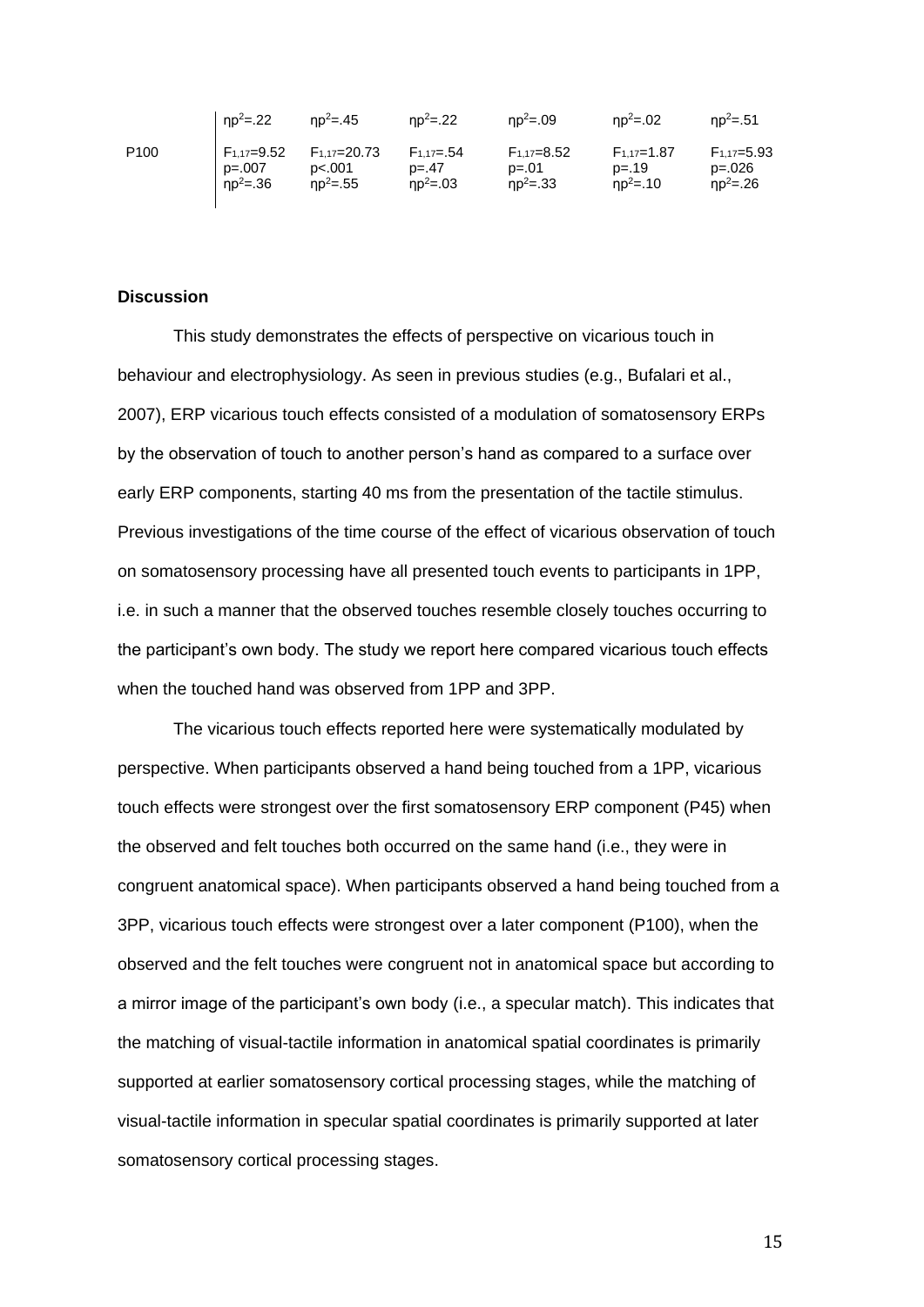Our interpretation of the above findings is that vicarious mapping between viewed and felt touch primarily consists of two qualitatively different feedforward processing stages: an anatomical mapping stage that occurs at the earliest stages of somatosensory processing, followed by a somewhat later specular mapping stage at P100. The earlier effect at P45 is likely to reflect activity within contralateral S1 (e.g. Allison et al., 1991, 1992; Schubert et al., 2008; see also Schaefer et al., 2009). P100 is considered to reflect a separate somatosensory processing stage (e.g. Cardini & Longo, 2016; Schubert, Blankenburg, Lemm, Villringer, & Curio, 2006), with assumed origins in bilateral secondary somatosensory cortex (S2; e.g. Allison et al., 1991, 1992; Hari et al., 1984; Mima, Nagamine, Nakamura, & Shibasaki, 1998; Zhu, Disbrow, Zumer, McGonigle, & Nagarajan, 2007). However, we cannot exclude the possibility that vicarious touch effects over P100 are solely or additionally the result of processing in posterior portions of S1, which have also been shown to be activated by the observation of touch from a 3PP (Schaefer et al., 2009).

Our findings provide additional evidence of the important role of spatial frames of reference in mediating representations of one's own and others' bodies, and are commensurate with dual-route models for inferring body ownership and recognising ourselves from visual information (Fotopoulou, Jenkinson, Tsakiris, Haggard, Rudd, & Kopelman, 2011). For instance, the literature on mirror-touch synaesthesia (e.g. Banissy & Ward, 2007) and on bimodal visual-tactile neurons in monkey posterior parietal cortex (PPC, e.g. Ishida, Nakajima, Inase, & Murata, 2010) reports both anatomical and specular matching between felt touch and viewed touch on another person. PPC includes populations of visual–tactile multisensory neurons that code body–object interactions (see Chan & Baker, 2015) and shared body maps (e.g. Bolognini & Maravita, 2007; Ishida et al., 2010), and is also the main source of visual inputs to the frontoparietal mirroring system (e.g. Keysers et al., 2010; Rizzolatti & Craighero, 2004). In sum, it is thought that vicariously perceived touch is the result of the activation of PPC by body-related visual information (e.g. Keysers et al., 2010), which in turn activates S1 (Bolognini, Rossetti,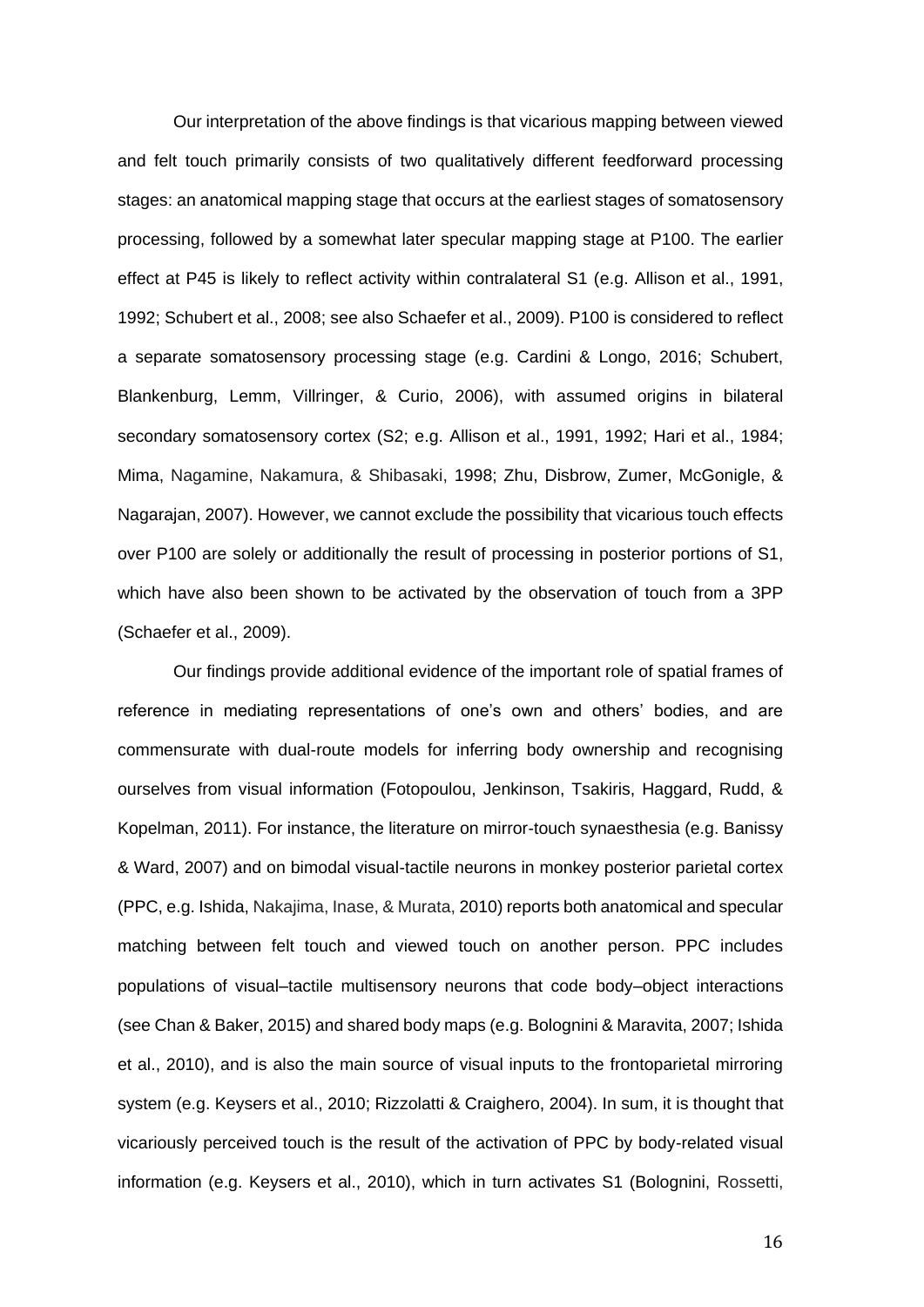Fusaro, Vallar, & Miniussi, 2014). It is of particular interest to note that PPC encodes multiple body maps, since it may support both the anatomical mapping between seen and felt touch, which we found to occur at P45, and the specular mapping that we found to occur at P100.

However, it is important to acknowledge that it seems unlikely that there is a straightforward mapping between tactile spatial reference frame and representations of self and other. Although first person viewing of limbs is likely to cue self perception, and third person viewing to cue other perception, some ability to empathise with sensory states may require a blurring of these distinctions (see de Guzman, Bird, Banissy, & Catmur, 2016, for a discussion of the importance of self-other control processes). There is certainly evidence that more than one spatial frame of reference concerning the body can be adopted. For instance, specular congruency appears to drive the enhanced identification with another person's face following repeated synchronous visual-tactile stimulation on the cheek (e.g. Tsakiris, 2008; Tajadura-Jiménez & Tsakiris, 2014). As such, our finding that touches observed as if from 1PP affect somatosensory processing earlier than those observed from 3PP is commensurate with current arguments that vicarious touch is enhanced when the visual tactile event could more reasonably be (mis)attributed to one's own body (Adler et al., 2016; Bach et al., 2014; Gillmeister et al., 2017; Mahayana et al., 2014; Ward & Banissy, 2015). Feelings of body ownership can be evoked when observing hands in an anatomically plausible (i.e., first person) posture (Lloyd, 2007; Mahayana et al., 2014).

Finally, we explored the associations between vicarious touch and aspects of interoceptive body awareness as measured by the MAIA (Mehling et al., 2012). We observed some non-significant trends indicating that greater interoceptive awareness may be associated with stronger integration of anatomically matching visual information at early somatosensory cortical processing stages (see also Adler et al., 2016), and with less integration of matching visual information at the behavioural level. Bodily and interoceptive self-awareness is a growing research field (e.g. Khalsa et al., 2018), and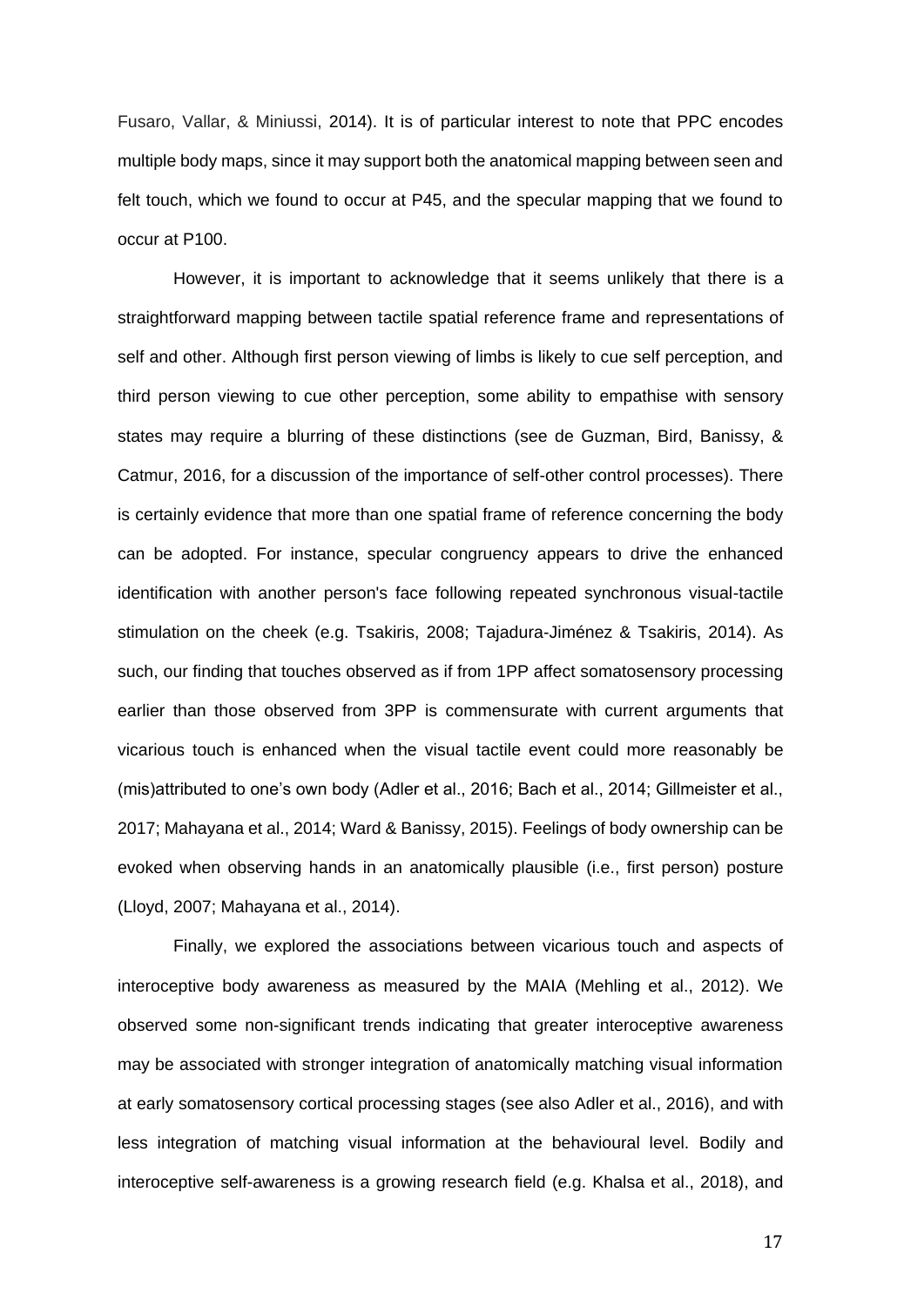the investigation of potential relationships with vicarious representations is likely to be advanced through the development of more refined tools to measure both explicit (e.g. IAQ; Murphy et al., 2018) and implicit interoception (e.g. heartbeat evoked potentials; e.g. Schulz et al., 2015).

One aspect of our findings that needs addressing further is the direction of the P45 effect. Like Bufalari and colleagues (2007) we show that contralateral P45 amplitude is reduced by the observation of an object touching a hand as compared to an object approaching but not touching it. Other ERP studies reporting vicarious touch over P45 (e.g. Martinez-Jauand et al. 2012; Adler et al., 2016) have shown that observing touch on a body part leads to an increase rather than a decrease in P45 amplitude compared to observing the body part alone or observing touch next to the body part. These inconsistencies appear to occur independently of variations in study design<sup>3</sup>. One possible explanation for what drives the direction of P45 effects is the experiential similarity between felt and seen touch. S1, which gives rise to P45, is involved in the encoding of the sensory qualities of touch (Ploner, Schmitz, Freund, & Schnitzler, 2000), and those sensory qualities would have been similar in Martinez-Jauand et al. and Adler et al.'s studies (non-noxious indentations of a small, distinct part of the skin). Like Bufalari et al. (2007), the present study used stimuli that evoked sensations that were similar in their quality (both the viewed paintbrush and the felt vibration caused a pleasant tickle in our study), but probably less alike than those used by Martinez-Jauand et al. (2012) and Adler et al. (2016). The effects of the experiential quality of the sensation evoked by seen and felt touch, and perhaps even the congruency between seen and felt regions of stimulation, should be explored in future studies to confirm how they drive the direction of P45 vicarious touch effects.

<u>.</u>

 $3$  such as the touched body parts (hands, faces), the range of stimulation observed (touch only, touch and pain), the range of felt tactile stimulation (electrical, mechanical, pneumatic), and the task employed (attending to some aspect of the observed touch, passive observation)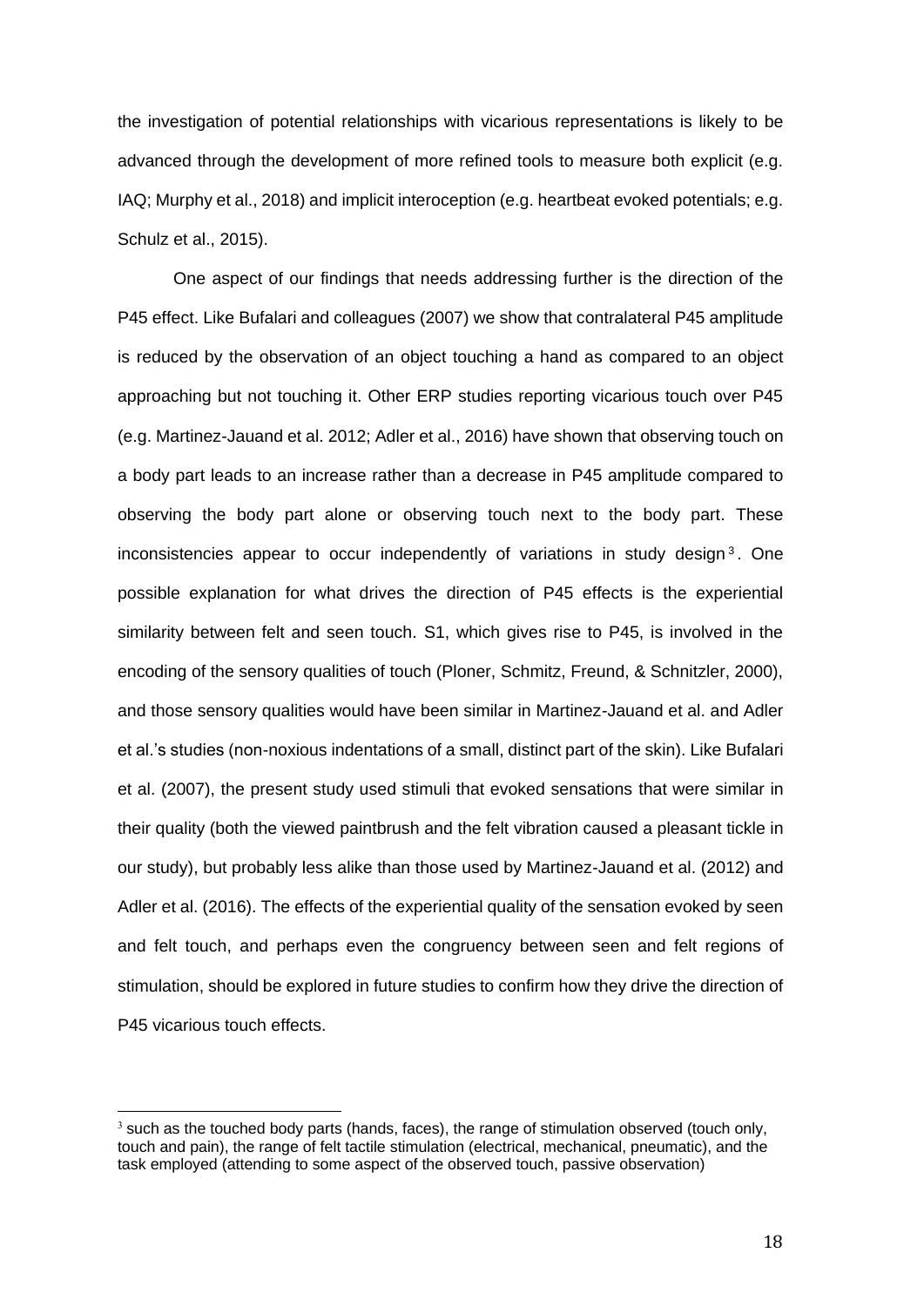In sum, our findings support the idea of a vicarious touch mechanism that exists both to support simulations of bodily events in first person as well as third person perspectives, with the former occurring at the earliest stage of cortical somatosensory processing (P45) and the latter at somewhat later stages (P100). We also show some evidence that the integration of anatomically matching visual and tactile information in brain and behaviour is associated with aspects of interoceptive awareness.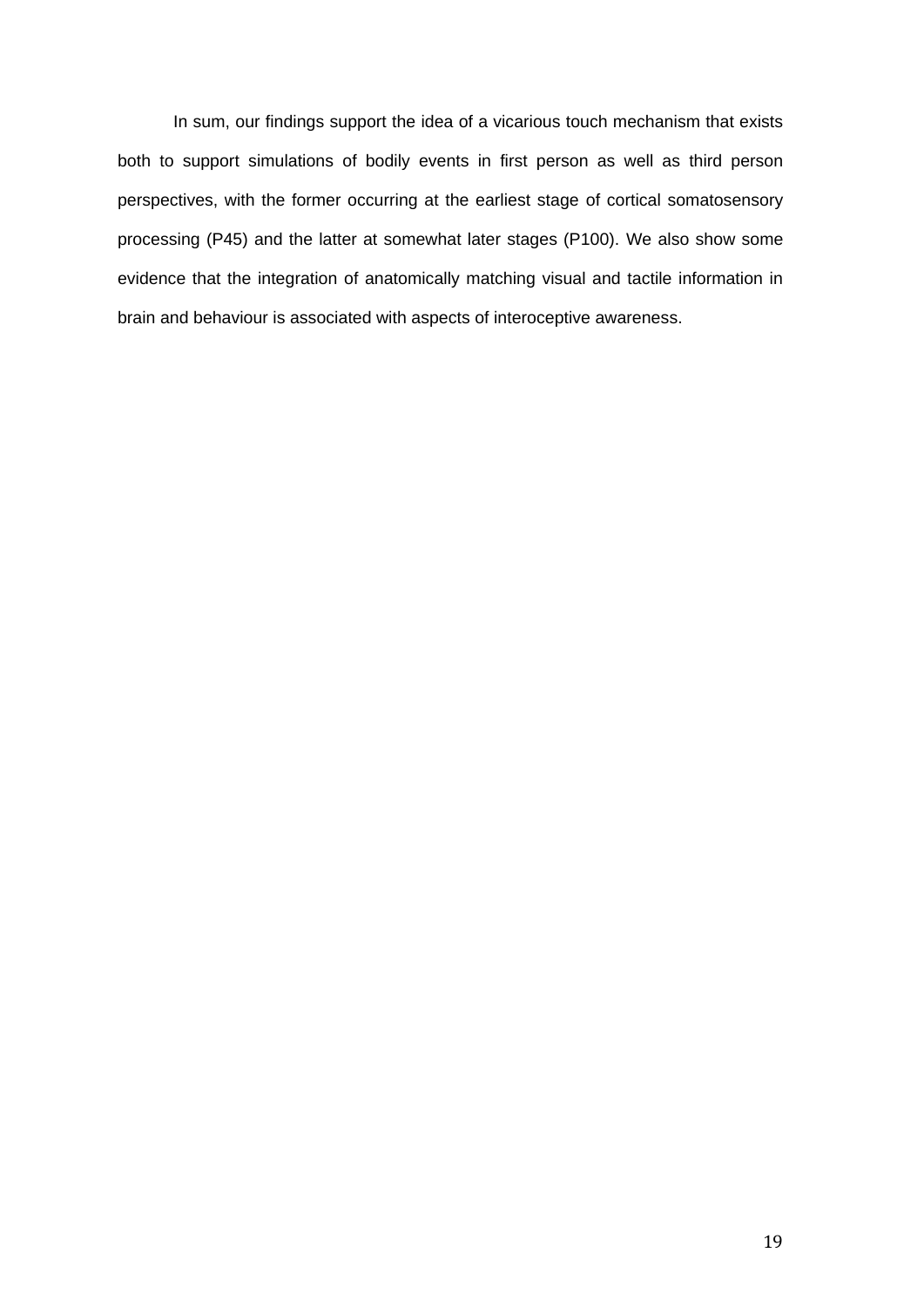ACKNOWLEDGEMENTS: This research was supported by a BA/Leverhulme Small Research Grant (SG122330) awarded to SR, AJB and MJB, a European Research Council grant 241242 (European Commission Framework Programme 7) awarded to AJB, and an ESRC research grant [(ES/R007527/1] awarded to MJB. We thank Aleksandra Romanska for assistance with data collection.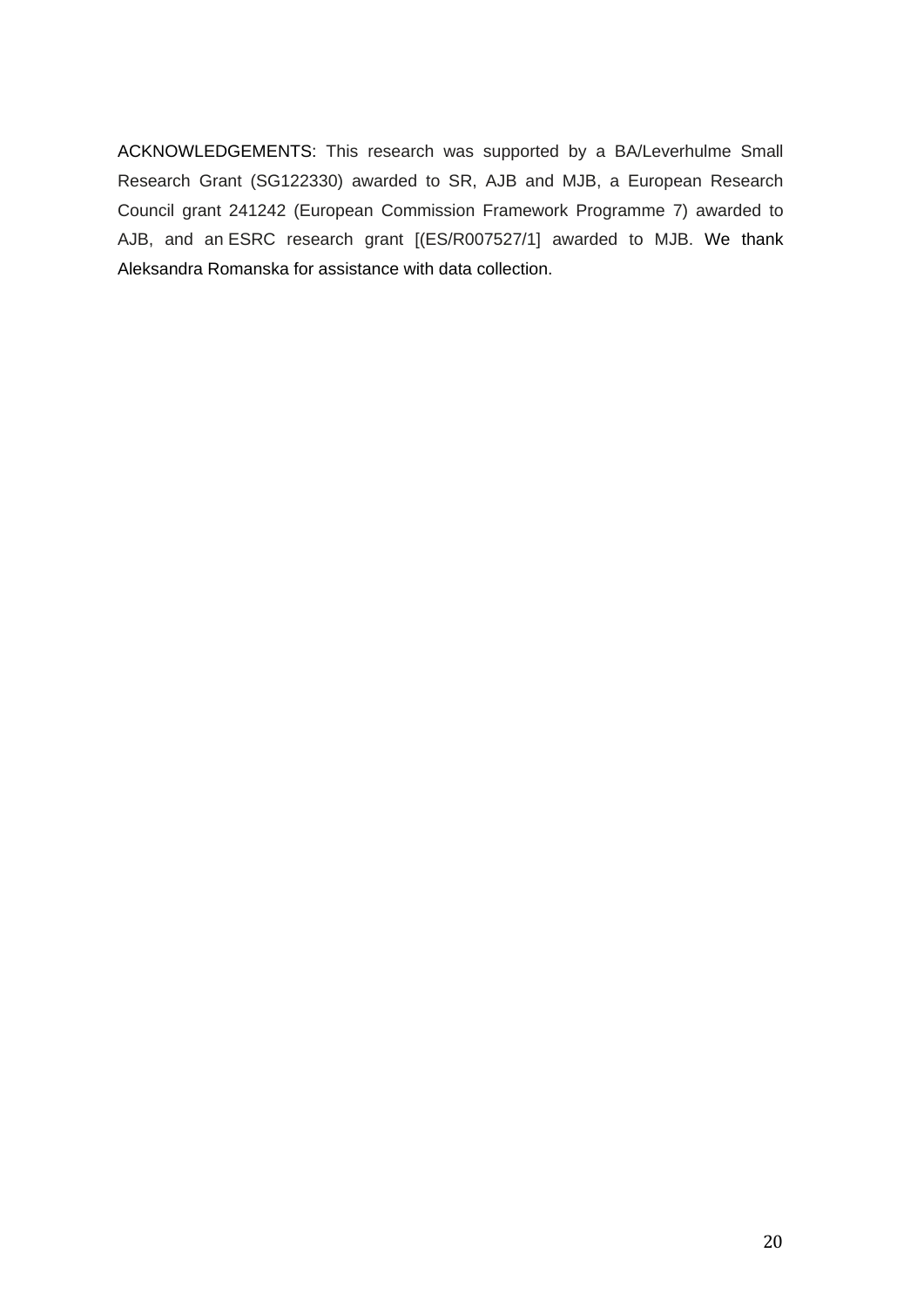#### REFERENCES

- Adler, J., Schabinger, N., Michal, M., Beutel, M. E., & Gillmeister, H. (2016). Is that me in the mirror? Depersonalisation modulates tactile mirroring mechanisms. *Neuropsychologia*, *85*, 148-158.
- Allison, T., McCarthy, G., Wood, C.C., & Jones, S.J. (1991). Potentials evoked in human and monkey cerebral cortex by stimulation of the median nerve: a review of scalp and intracranial recordings. *Brain, 114*, 2465-2503.
- Allison, T., McCarthy, G., & Wood, C.C. (1992). The relationship between human long-latency somatosensory evoked potentials recorded from the cortical surface and from the scalp. *Electroencephalography and Clinical Neurophysiology, 84*, 301-314.
- Anquetil, T., & Jeannerod, M. (2007). Simulated actions in the first and in the third person perspectives share common representations. *Brain Research, 1130*, 125-129.
- Apps, M. A., Tajadura-Jiménez, A., Sereno, M., Blanke, O., & Tsakiris, M. (2013). Plasticity in unimodal and multimodal brain areas reflects multisensory changes in self-face identification. *Cerebral Cortex*, *25*(1), 46-55.
- Avenanti, A., Bueti, D., Galati, G., & Aglioti, S.M. (2005). Transcranial magnetic stimulation highlights the sensorimotor side of empathy for pain. *Nature Neuroscience, 8*, 955-960.
- Bach, P., Fenton-Adams, W., & Tipper, S. P. (2014). Can't touch this: the first-person perspective provides privileged access to predictions of sensory action outcomes. Journal of Experimental Psychology: Human Perception and Performance, 40(2), 457.
- Banissy, M. J. and Ward, J. (2007). Mirror-touch synaesthesia is linked with empathy. *Nature Neuroscience, 10*, 815–816.
- Benjamini, Y., & Hochberg, Y. (1995). Controlling the false discovery rate: a practical and powerful approach to multiple testing. Journal of the Royal Statistical Society. Series B (Methodological), 289-300.
- Bolognini, N., & Maravita, A. (2007). Proprioceptive alignment of visual and somatosensory maps in the posterior parietal cortex, *Current Biology, 17*, 1890–1895.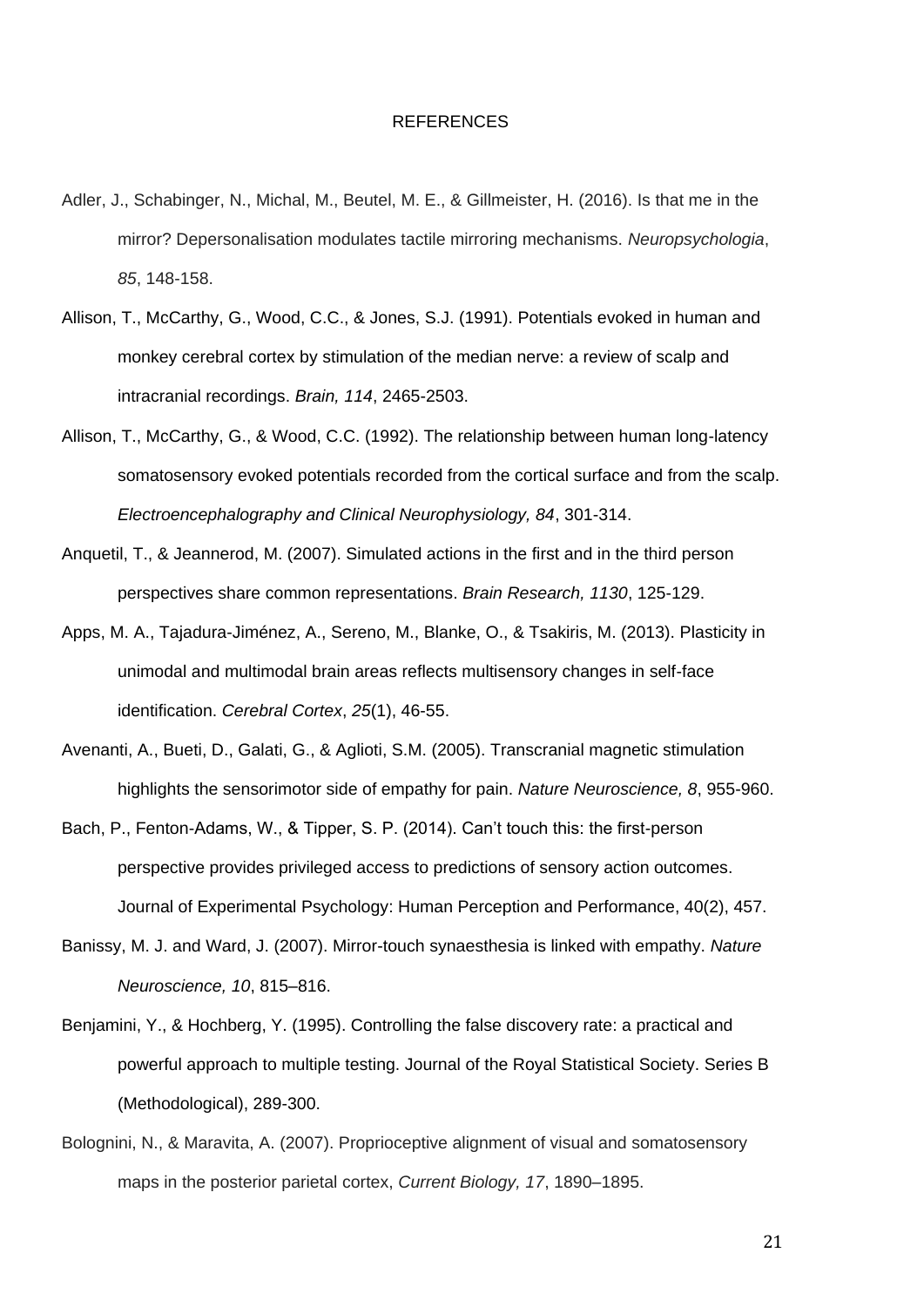- Bolognini, N., Rossetti, A., Fusaro, M., Vallar, G., & Miniussi, C. (2014). Sharing social touch in the primary somatosensory cortex, *Current Biology, 24*, 1513–1517.
- Bowling, N. C., & Banissy, M. J. (2017). Modulating vicarious tactile perception with transcranial electrical current stimulation. *European Journal of Neuroscience*, *46*(8), 2355-2364.
- Brady, N., Maguinness, C., & Choisdealbha, Á. N. (2011). My hand or yours? Markedly different sensitivity to egocentric and allocentric views in the hand laterality task. *PloS One, 6*(8), e23316.
- Bufalari, I., Aprile, T., Avenanti, A., Di Russo, F., & Aglioti, S.M. (2007). Empathy for pain and touch in the human somatosensory cortex. *Cerebral Cortex, 17*, 2553-61.
- Cardini, F., & Longo, M. R. (2016). Congruency of body-related information induces somatosensory reorganization. Neuropsychologia, 84, 213-221.
- Chan, A. W. Y., & Baker, C. I. (2015). Seeing is not feeling: Posterior parietal but not somatosensory cortex engagement during touch observation, *J. Neurosci.* **35**, 1468– 1480.
- Conson, M., Aromino, A. R., & Trojano, L. (2010). Whose hand is this? Handedness and visual perspective modulate self/other discrimination. *Experimental Brain Research, 206*(4), 449-453.
- de Guzman, M., Bird, G., Banissy, M.J., Catmur, C. (2016) Self–other control processes in social cognition: from imitation to empathy. Phil. Trans. R. Soc. B, 371, 20150079. http://dx.doi.org/10.1098/rstb.2015.0079
- Deschrijver, E., Wiersema, J. R., & Brass, M. (2015). The interaction between felt touch and tactile consequences of observed actions: an action-based somatosensory congruency paradigm. *Social Cognitive and Affective Neuroscience, 11*(7), 1162-1172.
- Deschrijver, E., Wiersema, J. R., & Brass, M. (2017). Action-based touch observation in adults with high functioning autism: Can compromised self-other distinction abilities link social and sensory everyday problems?. *Social Cognitive and Affective Neuroscience*, *12*(2), 273-282.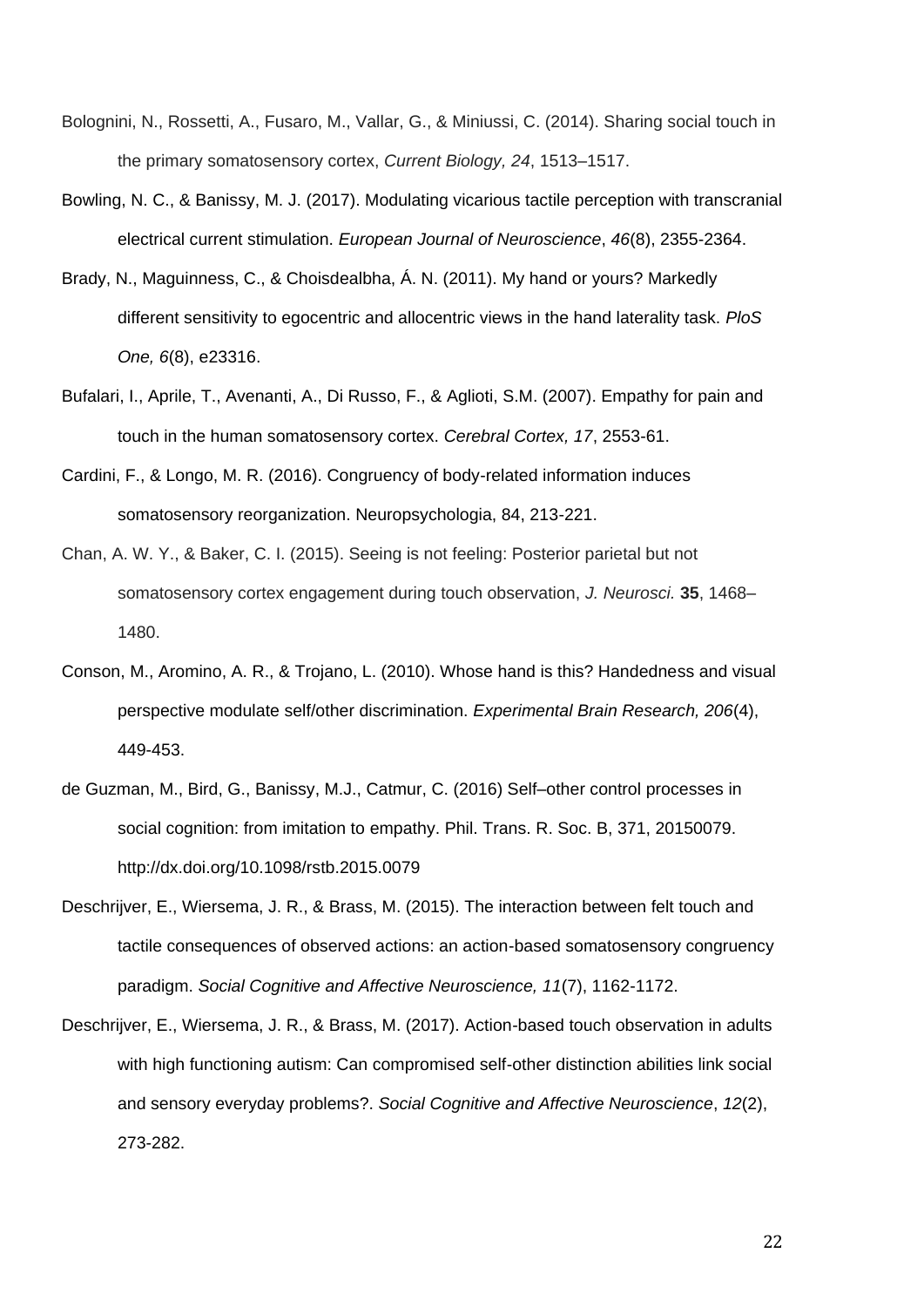- Fotopoulou, A., Jenkinson, P.M., Tsakiris, M., Haggard, P., Rudd, A., & Kopelman, M. (2011) Mirror-view reverses somatoparaphrenia: Dissociation between first- and third-person perspectives on body ownership. Neuropsychologia, 49, 3946-55.
- Gillmeister, H., Bowling, N., Rigato, S. and Banissy, M.J. (2017). Inter-individual differences in vicarious tactile perception: A view across the lifespan in typical and atypical populations. *Multisensory Research*, 30(6), pp. 485-508.
- Grice-Jackson, T., Critchley, H. D., Banissy, M. J., & Ward, J. (2017). Common and distinct neural mechanisms associated with the conscious experience of vicarious pain. Cortex, 94, 152-163.
- Hari, R., Reinikainen, K., Kaukoranta, E., Hämäläinen, M., Ilmoniemi, R., Penttinen, A., ... & Teszner, D. (1984). Somatosensory evoked cerebral magnetic fields from SI and SII in man. Electroencephalography and clinical Neurophysiology, 57(3), 254-263.
- Hoover, A. E., & Harris, L. R. (2015). The role of the viewpoint on body ownership. *Experimental Brain Research, 233*(4), 1053-1060.
- Ishida, H., Nakajima, K., Inase, M., & Murata, A. (2010). Shared mapping of own and others' bodies in visuotactile bimodal area of monkey parietal cortex, *J. Cogn. Neurosci.* **22**, 83–96.
- Khalsa, S. S., Adolphs, R., Cameron, O. G., Critchley, H. D., Davenport, P. W., Feinstein, J. S., ... & Meuret, A. E. (2018). Interoception and mental health: a roadmap. *Biological Psychiatry: Cognitive Neuroscience and Neuroimaging*, *3*(6), 501-513.
- Keysers, C. & Gazzola, V. (2009). Expanding the mirror: vicarious activity for actions, emotions, and sensations. *Current Opinion in Neurobiology, 19*, 666-671.
- Keysers, C., Kaas, J.H., & Gazzola, V. (2010). Somatosensation in social perception. *Nature Reviews Neuroscience, 11*, 417-428.
- Lamm, C., Decety, J., & Singer, T. (2011). Meta-analytic evidence for common and distinct neural networks associated with directly experienced pain and empathy for pain. *Neuroimage* 54, 2492–2502.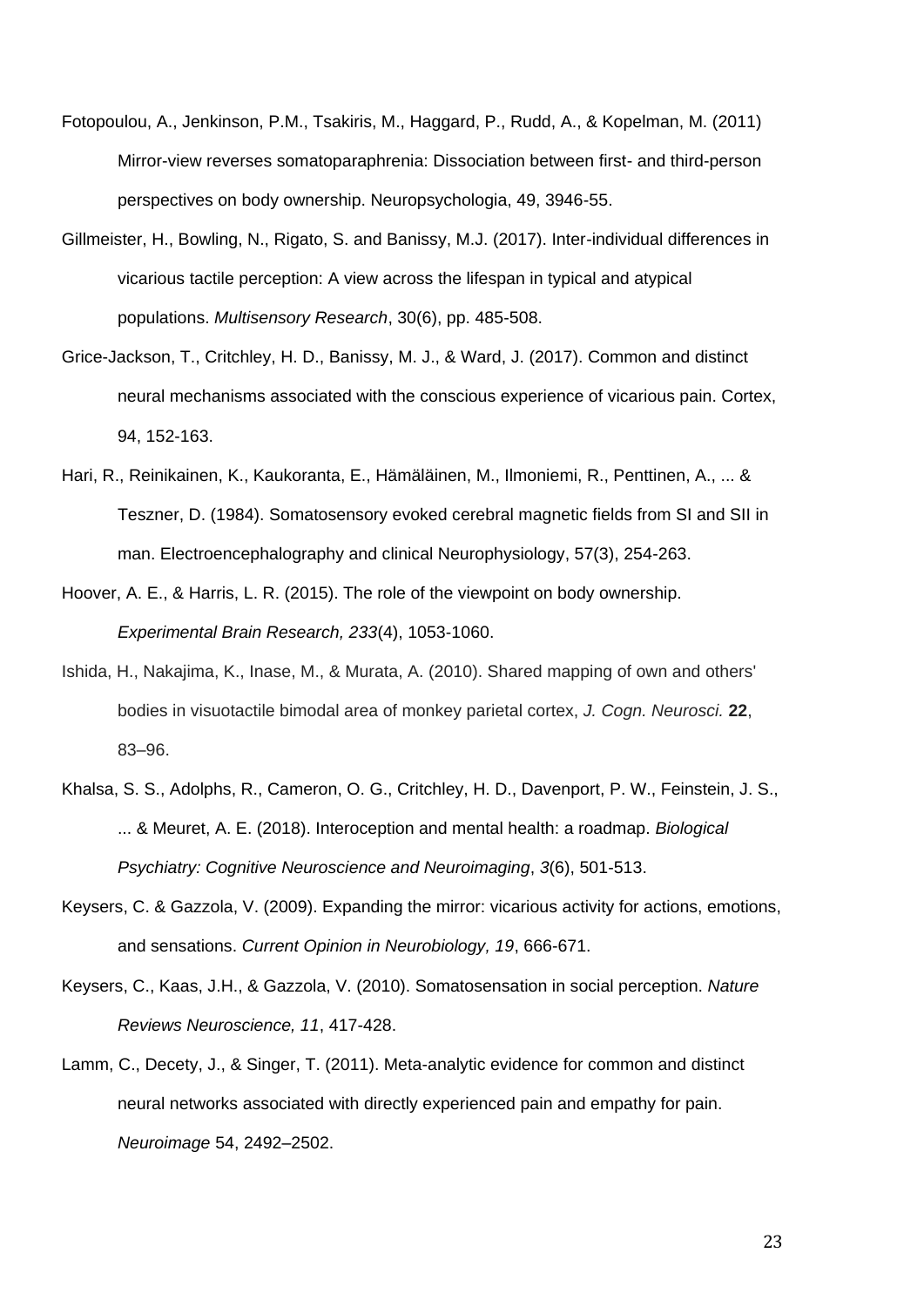- Lloyd, D. M. (2007). Spatial limits on referred touch to an alien limb may reflect boundaries of visuo-tactile peripersonal space surrounding the hand. *Brain and Cognition*, *64*, 104- 109.
- Mahayana, I.T., Banissy, M.J., Chen, C.Y., Walsh, V., Juan, C.H., & Muggleton, N.G. (2014). Motor empathy is a consequence of misattribution of sensory information in observers. *Frontiers in Human Neuroscience, 8*. DOI:10.3389/fnhum.2014.00047.
- Martínez-Jauand, M., González-Roldán, A. M., Muñoz, M. A., Sitges, C., Cifre, I., & Montoya, P. (2012). Somatosensory activity modulation during observation of other's pain and touch. *Brain Research, 1467*, 48-55.
- Mehling, W. E., Price, C., Daubenmier, J. J., Acree, M., Bartmess, E., & Stewart, A. (2012). The multidimensional assessment of interoceptive awareness (MAIA). *PloS one, 7*(11), e48230.
- Mima, T., Nagamine, T., Nakamura, K., & Shibasaki, H. (1998). Attention modulates both primary and second somatosensory cortical activities in humans: a magnetoencephalographic study. *Journal of Neurophysiology, 80*(4), 2215-2221.
- Morrison, I., Lloyd, D., di Pellegrino, G., & Roberts, N. (2004). Vicarious responses to pain in anterior cingulate cortex: is empathy a multisensory issue? *Cognitive, Affective, & Behavioral Neuroscience, 4*, 270-278.
- Murphy, J., Brewer, R., Plans, D., Khalsa, S. S., Catmur, C., & Bird, G. (2018). Validation of the interoceptive accuracy scale (IAS) supports distinction between self-reported interoceptive accuracy and awareness. PsyArXiv Preprints 10.31234/osf.io/fqgu4
- Otsuru, N., Hashizume, A., Nakamura, D., Endo, Y., Inui, K., Kakigi, R., & Yuge, L. (2014). Sensory incongruence leading to hand disownership modulates somatosensory cortical processing. *Cortex*, *58*, 1-8.
- Ploner, M., Schmitz, F., Freund, H.J., & Schnitzler, A. (2000). Differential organization of touch and pain in human primary somatosensory cortex. *Journal of Neurophysiology, 83*, 1770-1776.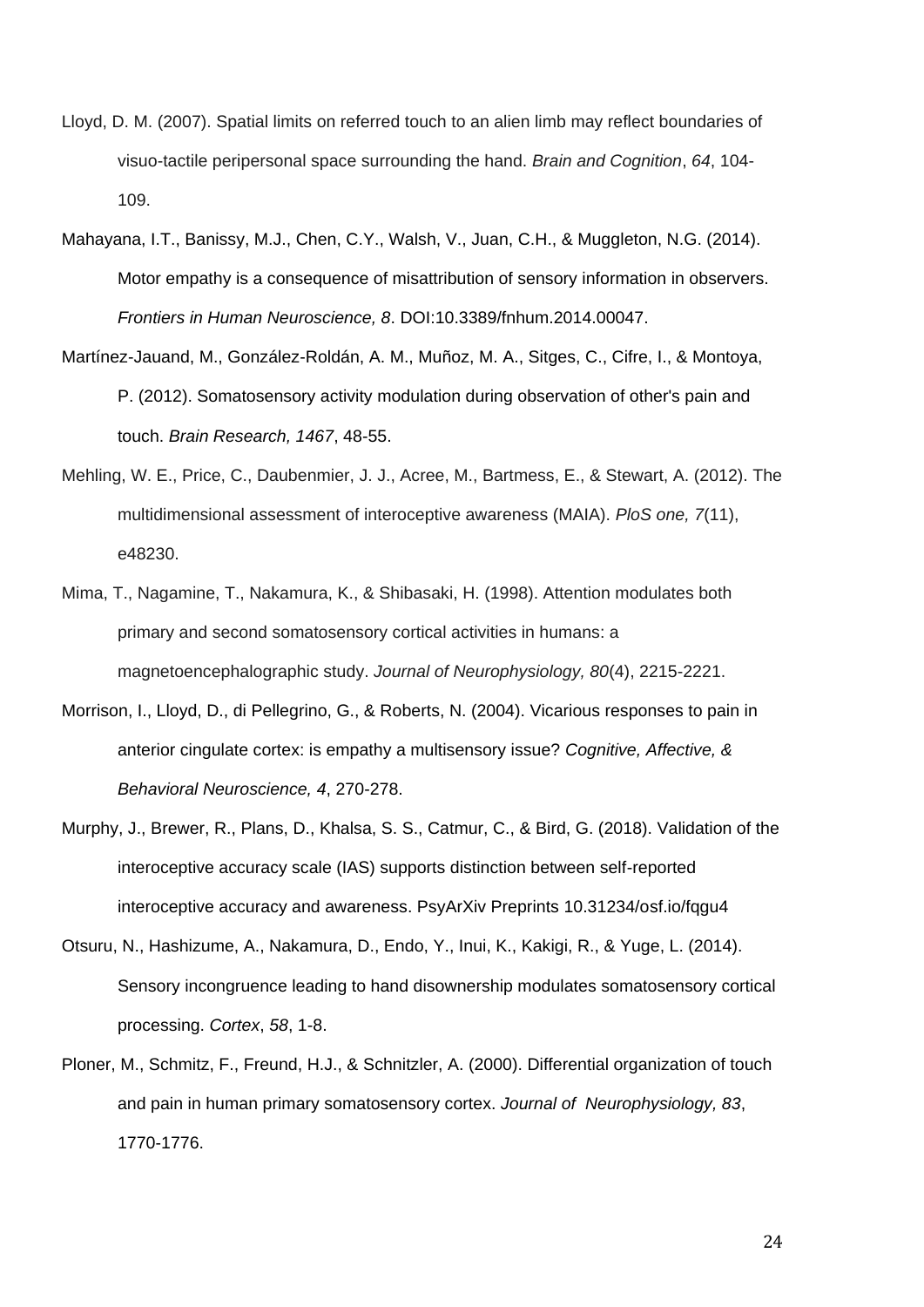- Rigato, S., Banissy, M., Romanska, A., Thomas, R., van Velzen, J., & Bremner, A. (2017). Cortical signatures of vicarious tactile experience in four-month-old infants. *Developmental Cognitive Neuroscience*, doi.org/10.1016/j.dcn.2017.09.003.
- Rizzolatti, G. & Craighero, L. (2004). The mirror-neuron system, *Annu. Rev. Neurosci*. **27**, 169– 192.
- Rochat, P. (1998). Self-perception and action in infancy. *Experimental Brain Research*, *123*, 102-109.
- Saxe, R., Jamal, N., & Powell, L. (2005). My body or yours? The effect of visual perspective on cortical body representations. *Cerebral Cortex*, *16*(2), 178-182.
- Schaefer, M., Xu, B., Flor, H., & Cohen, L.G. (2009). Effects of different viewing perspectives on somatosensory activations during observation of touch. *Human Brain Mapping, 30*, 2722-2730.
- Schaefer, M., Heinze, H.J., & Rotte, M. (2012). Close to you: Embodied simulation for peripersonal space in primary somatosensory cortex. *PLoS ONE, 7*(8): e42308. doi:10.1371/journal.pone.0042308.
- Schubert, R., Blankenburg, F., Lemm, S., Villringer, A., & Curio, G. (2006). Now you feel it now you don't: ERP correlates of somatosensory awareness. *Psychophysiology, 43*(1), 31-40.
- Schubert, R., Ritter, P., Wüstenberg, T., Preuschhof, C., Curio, G., Sommer, W., & Villringer, A. (2008). Spatial attention related SEP amplitude modulations covary with BOLD signal in S1—a simultaneous EEG—fMRI study. *Cerebral Cortex, 18*(11), 2686-2700.
- Schulz, A., Köster, S., Beutel, M. E., Schächinger, H., Vögele, C., Rost, S., ... & Michal, M. (2015). Altered patterns of heartbeat-evoked potentials in depersonalization/ derealization disorder: neurophysiological evidence for impaired cortical representation of bodily signals. *Psychosomatic medicine*, *77*(5), 506-516.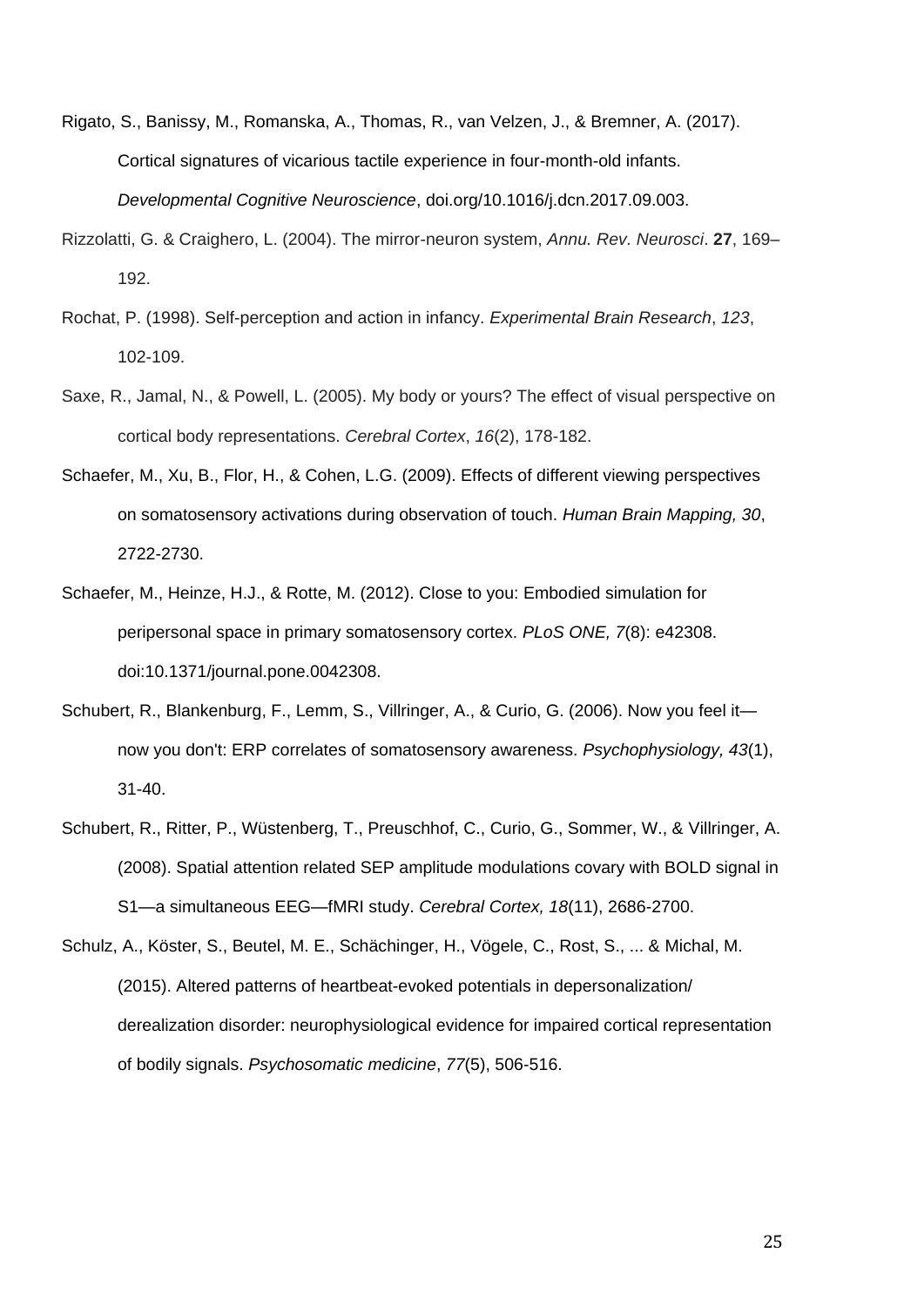- Serino, A., Pizzoferrato, F., & Làdavas, E. (2008). Viewing a face (especially one's own face) being touched enhances tactile perception on the face. *Psychol. Sci.* 19 434–438 10.1111/j.1467-9280.2008.02105.x
- Serino, A., Giovagnoli, G., & Làdavas, E. (2009). I feel what you feel if you are similar to me. *PLoS ONE* 4:e4930 10.1371/journal.pone.0004930
- Tajadura-Jiménez, A., & Tsakiris, M. (2014). Balancing the "inner" and the "outer" self: Interoceptive sensitivity modulates self–other boundaries. *Journal of Experimental Psychology: General*, *143*(2), 736.
- Tsakiris, M., & Haggard, P. (2005). The rubber hand illusion revisited: visuotactile integration and self-attribution. *Journal of Experimental Psychology: Human Perception and Performance*, *31*, 80.
- Tsakiris, M. (2008). Looking for myself: current multisensory input alters self-face recognition. *PloS One*, *3*(12), e4040.
- Vandenbroucke, S., Crombez, G., Loeys, T., & Goubert, L. (2015). Vicarious experiences and detection accuracy while observing pain and touch: the effect of perspective taking. *Attention, Perception, & Psychophysics, 77*(5), 1781-1793.
- Ward, J., & Banissy, M. J. (2015). Explaining mirror-touch synesthesia. *Cognitive Neuroscience*, *6*(2-3), 118-133.
- Zhu, Z., Disbrow, E. A., Zumer, J. M., McGonigle, D. J., & Nagarajan, S. S. (2007). Spatiotemporal integration of tactile information in human somatosensory cortex. *BMC Neuroscience, 8*(1), 21.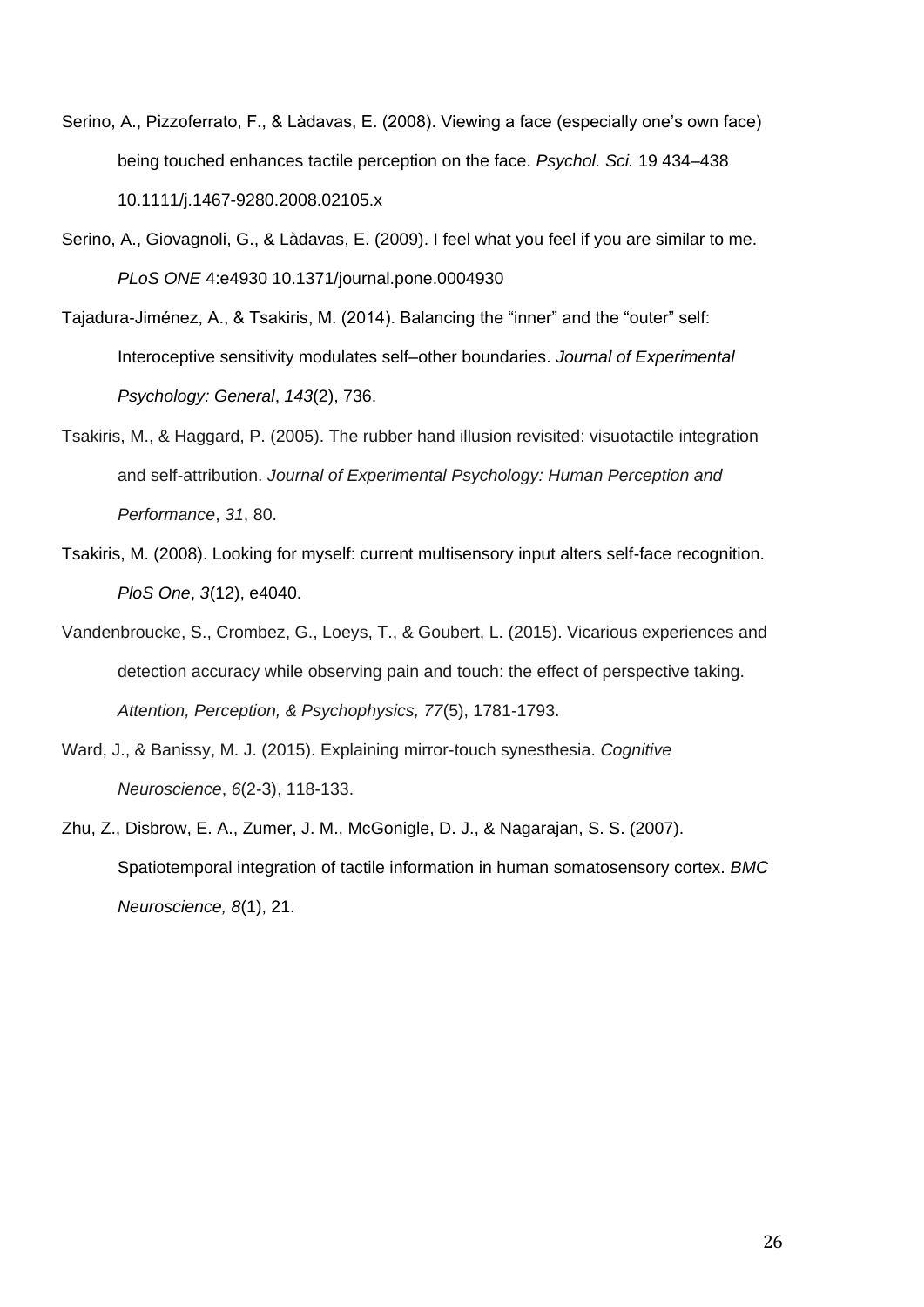## TABLE CAPTION

Table 1. Significant statistical effects found for each somatosensory ERP component. Of particular interest for the aim of this study were effects of vicarious touch (Condition) and their interactions with perspective (Condition X Perspective; Condition X Perspective X Touched side).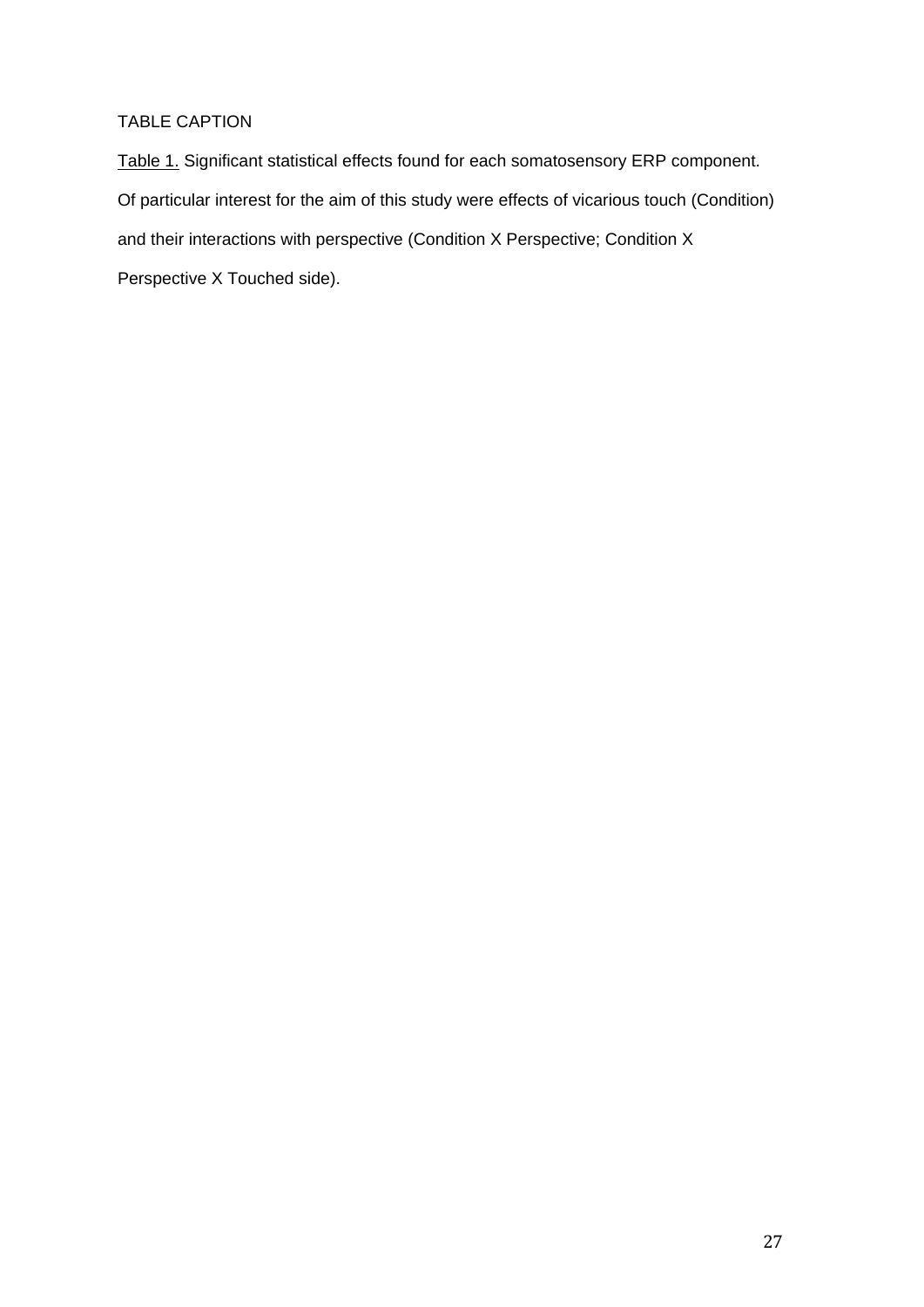#### FIGURE CAPTIONS

Figure 1. (A) A schematic representation of a typical sequence of visual stimuli. Touch to the participant's hand was presented simultaneously with the touch to the hand or surface shown in the video. (B) Representation of the four video conditions: first person hand touched by a moving object ("first person hand"), first person hand approached by a moving object ("first person surface"), third person hand touched by a moving object ("third person hand"), third person hand approached by a moving object ("third person surface"). (C) The Hydrocel Geodesic Sensor Net. The centroparietal electrodes around CP3/CP4 that were included in the analyses are highlighted.

Figure 2. Box and whisker plots of reaction times (ms) to congruent (dark grey) and incongruent trials (light grey) in first person and third person visual perspectives. The boxes represent the 25th and 75th percentiles of responses, with whiskers showing local minima and maxima. The circles represent individual participant means, the crosses denote the grand means, and inner lines denote medians for each condition.

Figure 3. Grand averaged somatosensory ERPs at contralateral sites in surface (black lines) and hand (grey lines) conditions for first person (solid lines) and third person (dashed lines) visual perspectives. Time zero corresponds to the onset of the tactile stimulus (and viewed touch). Note that the ERP waveform appear to synchronise shortly (about 20ms) before tactile onset. Analysis of the peak amplitudes in the time window around zero (-10ms-10ms) showed a significant main effect of Condition (hand vs. surface,  $p=0.001$ ), but no interaction of Condition with Perspective (p=.104). This suggests that the differential synchronisation of the ERP waveforms may be due to anticipation of the visual-tactile stimulation as a result of repetitive viewing of hand vs. surface videos; but also that these cannot account for the interactions between Condition and Perspective from P45 onwards.

Figure 4. (A) Planned comparisons between surface and hand conditions for each level of Perspective and Touched side (Left hand, Right hand) over components P45, N80 and P100, with most significant effects (p<.001) highlighted. (B) Graphic representation of vicarious touch effects (surface minus hand conditions) over P45, N80 and P100